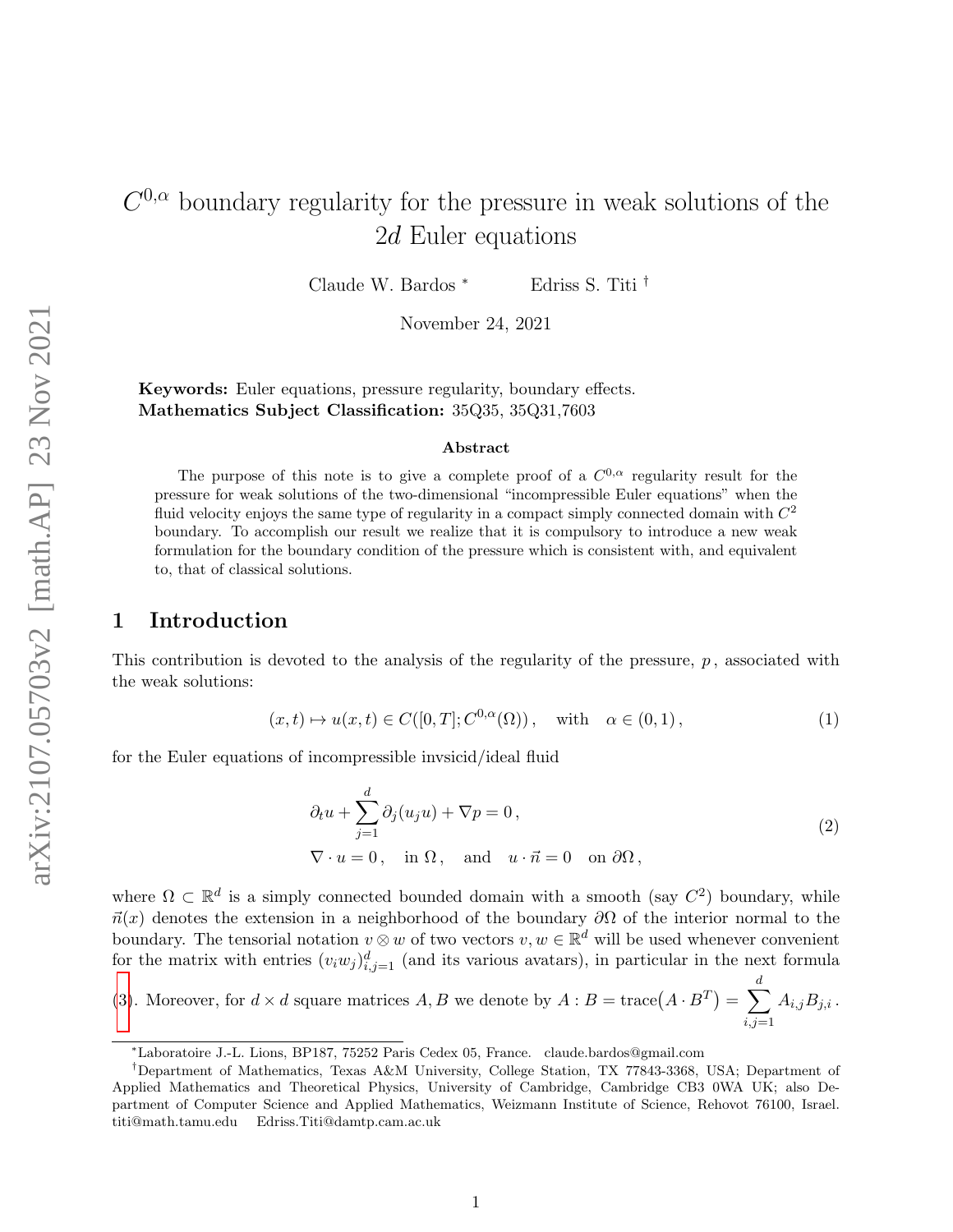In a compact domain with no boundary, (basically the torus  $\Omega = (\mathbb{R}/(L\mathbb{Z}))^d$ ) using the divergence free condition, one deduces from [\(2\)](#page-0-0) the equation

<span id="page-1-0"></span>
$$
-\Delta p = (\nabla_x \otimes \nabla_x) : (u \otimes u), \tag{3}
$$

which uniquely determines the pressure (up to a constant) and also determines its regularity in term of the regularity of the tensor  $(u \otimes u)$ . For instance, for  $u \in C^{k,\alpha}(\Omega)$ , standard Hölder elliptic regularity (cf. [\[11\]](#page-16-0) chapter 3 or [\[13\]](#page-16-1) chapter 3) states that for any integer  $k \geq 0$ , p belongs also to the space  $C^{k,\alpha}(\Omega)$ . In the presence a boundary  $\partial\Omega$ , taking the scalar product with the interior normal  $\vec{n}$  of the first equation of [\(2\)](#page-0-0) one obtains, now for  $k \geq 2$ , the relation:

<span id="page-1-1"></span>
$$
-\partial_{\vec{n}}p = \sum_{i,j=1}^d \partial_j (u_i u_j) \vec{n}_i = (u \otimes u) : \nabla \vec{n}, \text{ on } \partial \Omega.
$$
 (4)

In [\(4\)](#page-1-1) the second identity follows from the fact that u is tangential to the boundary  $\partial\Omega$ , (i.e.,  $u \cdot \vec{n} = 0$  on  $\partial\Omega$  which is a level surface of the scalar function  $u \cdot \vec{n}$ ). On  $\partial\Omega$ ,  $\nabla \vec{n}$  is called the Weingarten matrix. It is determined in term of the principal curvatures of  $\partial\Omega$ , and in two dimensions it is a scalar, i.e., the curvature  $\gamma$  of  $\partial\Omega$ . Therefore, it is natural to use

<span id="page-1-3"></span>
$$
-\partial_{\vec{n}}p = (u \otimes u) : \nabla \vec{n}, \quad \text{on } \partial\Omega,
$$
\n<sup>(5)</sup>

as the boundary condition for the pressure in weak formulation, when the boundary  $\partial\Omega \in C^2$ .

The first observation is that equations  $(3)$  and  $(4)$  may define p only up to a constant as stated in the following:

**Proposition 1** Let  $(p,q) \in (\mathcal{D}'(\overline{\Omega}))^2$  be two extendable distributional solutions of [\(3\)](#page-1-0) and [\(4\)](#page-1-1), i.e. distributions which are defined in an open neighborhood of  $\overline{\Omega}$ . Then  $r = p - q$  which is a solution of  $-\Delta r = 0$  in  $\Omega$  and  $\partial_{\vec{n}} r = 0$  on  $\partial \Omega$  is a constant. Hence there is at most one solution of the system  $(3)$  and  $(4)$  with the extra condition

<span id="page-1-2"></span>
$$
\int_{\Omega} p(x)dx = 0.
$$

The second observation is that the existence and the regularity of a solution of [\(3\)](#page-1-0) and [\(4\)](#page-1-1) follows also, for  $k \geq 2$ , from the classical Hölder elliptic regularity for boundary value problems as described in chapter 6 of [\[11\]](#page-16-0) and in the chapter 3 of [\[13\]](#page-16-1). This yields the existence and uniqueness of the pressure as stated in the following:

**Theorem 1** Let  $\partial\Omega \in C^k$ , and let  $u \in C^{k,\alpha}(\Omega)$  with  $k \geq 2$ , be a divergence free vector field which is tangential to the boundary. Then there is one and only one solution of  $(3)$  and  $(4)$ :

$$
\begin{aligned}\n\text{in} \quad &\Omega & -\Delta p = \nabla \otimes \nabla : (u \otimes u), \\
\text{on } \partial \Omega & -\partial_{\vec{n}} p = (u \otimes u) : \nabla \vec{n} \quad \text{and} \quad \int_{\Omega} p(x) dx = 0.\n\end{aligned}
$$

Moreover, this solution satisfies the estimate

$$
||p||_{C^{k,\alpha}(\Omega)} \le C ||(u \otimes u))||_{C^{k,\alpha}(\Omega)},
$$
\n(6)

where C is a positive constant that depends only on  $\alpha$  and  $\Omega$ .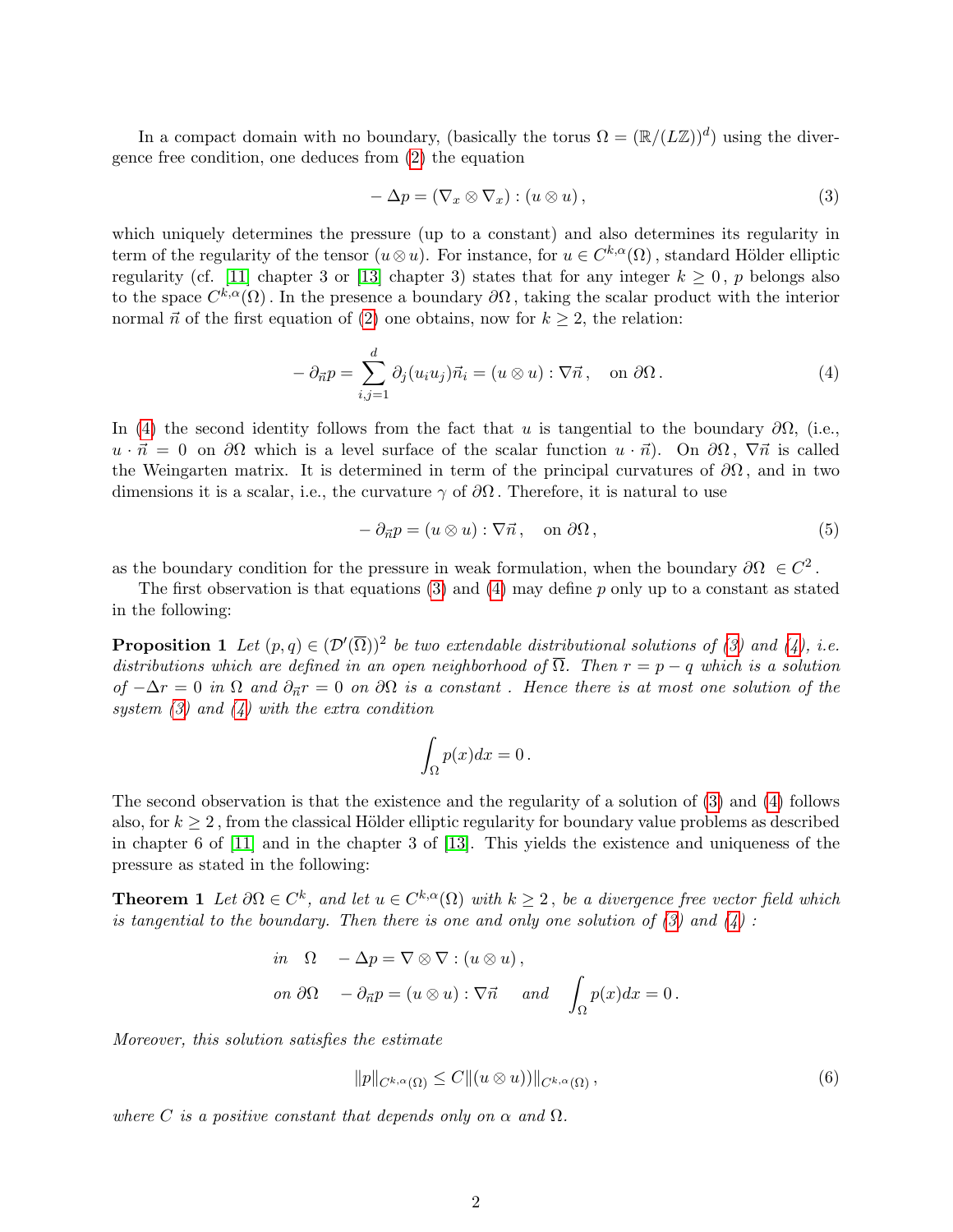As briefly described in the conclusion section below the  $C^{0,\alpha}$  regularity plays an important role in the mathematical understanding of turbulence, in particular in the presence of boundary effects. Hence the purpose of the present contribution is to extend Theorem [1](#page-1-2) above to the  $C^{0,\alpha}(\Omega)$  case, hence providing a detailed proof of a proposition already used in a previous article (cf. Proposition 2 in [\[1\]](#page-15-0)). The expected result, which will be proven as Theorem [2](#page-4-0) and Corollary [1](#page-5-0) in section [3,](#page-4-1) concerns this extension of Theorem [1](#page-1-2) to the case  $k = 0$ , under the assumption that  $\partial \Omega \in C^2$ . However, the weak boundary condition [\(5\)](#page-1-3) involves the quantity  $\partial_{\vec{n}}p$ , which might not be well defined on  $\partial\Omega$  in this case. Therefore, we propose an even weaker formulation than [\(5\)](#page-1-3) for the boundary condition which involves the quantity

$$
\partial_{\vec{n}}\left(p + (u \cdot \vec{\nabla}_x d(x, \partial \Omega))^2\right)
$$
, on  $\partial \Omega$ ,

instead. This is motivated by the fact that for u is smooth enough (say in  $C^{0,\alpha}(\Omega)$  with  $\alpha > \frac{1}{2}$ ) with  $u \cdot \vec{n} = 0$  on the boundary,  $\partial \Omega$ , one has:

<span id="page-2-1"></span>
$$
\partial_{\vec{n}} \Big( u \cdot \vec{\nabla}_x d(x, \partial \Omega) \Big)^2 = 0, \quad \text{on} \quad \partial \Omega. \tag{7}
$$

Consequently, instead of the weak boundary condition [\(5\)](#page-1-3) for the pressure we consider in this work the following version

<span id="page-2-0"></span>
$$
- \partial_{\vec{n}} \Big( p + \big( u \cdot \vec{\nabla}_x d(x, \partial \Omega) \big)^2 \Big) = \big( u \otimes u \big) : \nabla \vec{n}, \text{ on } \partial \Omega. \tag{8}
$$

This is obviously equivalent to the boundary conditions [\(4\)](#page-1-1) or [\(5\)](#page-1-3) in the case of classical solutions; in particular, it is equivalent to [\(5\)](#page-1-3) when  $u \in C^{0,\alpha}(\Omega)$  with  $\alpha > \frac{1}{2}$ . However, when  $\alpha \in (0, \frac{1}{2})$  $\frac{1}{2}]$ , which included the Onsager's critical exponent  $\alpha = \frac{1}{3}$  $\frac{1}{3}$ , [\(8\)](#page-2-0) is a weaker formulation than [\(5\)](#page-1-3) for the boundary condition of pressure in the framework of weak solution to the Euler equations in the presence of a boundary. This is because the left-hand side of [\(8\)](#page-2-0) involves the sum of two terms, which we will show that it makes sense at the boundary, while each term might not necessarily be regular enough to make sense at the boundary on its own. It is this boundary condition that we will be adopting in this contribution.

In spite the fact that we strongly believe that the same type of result will hold in the threedimensional case, which is a subject of future work, we consider below only the two-dimensional case for the following reasons.

- (i) Although the result seems to be very natural, the proof turned out to be more elaborated than expected. Therefore, we choose to consider a situation where we can provide the full details, while keeping the presentation user friendly.
- (ii) We use a *global localisation near the boundary*, which may not be absolutely compulsory in the present case, but as stated in the conclusion, this idea may be extremely useful for companion problems where the analyticity properties have to be preserved.

This work is organized as follows:

- 1. As mentioned above we focus on the two-dimensional case and provide a global representation of the neighborhood of the boundary. This is done by introducing what is called global geodesic coordinates and then state our main results, Theorem [2](#page-4-0) and Corollary [1.](#page-5-0)
- 2. We introduce in section 3 an incompressible regularized family of vector fields,  $u^{\eta} \in C^{\infty}(\overline{\Omega}),$ which is tangential to the boundary  $\partial\Omega$ , and which converges in the  $C^0(\overline{\Omega})$  norm to the velocity field  $u \in C^{0,\alpha}(\Omega)$  as  $\eta \to 0$ . We then establish the  $C^{0,\alpha}(\Omega)$  uniform estimate, with respect to  $\eta$ , for the corresponding pressure  $p^{\eta}$  of the regularized tensor  $(u^{\eta} \otimes u^{\eta})$ .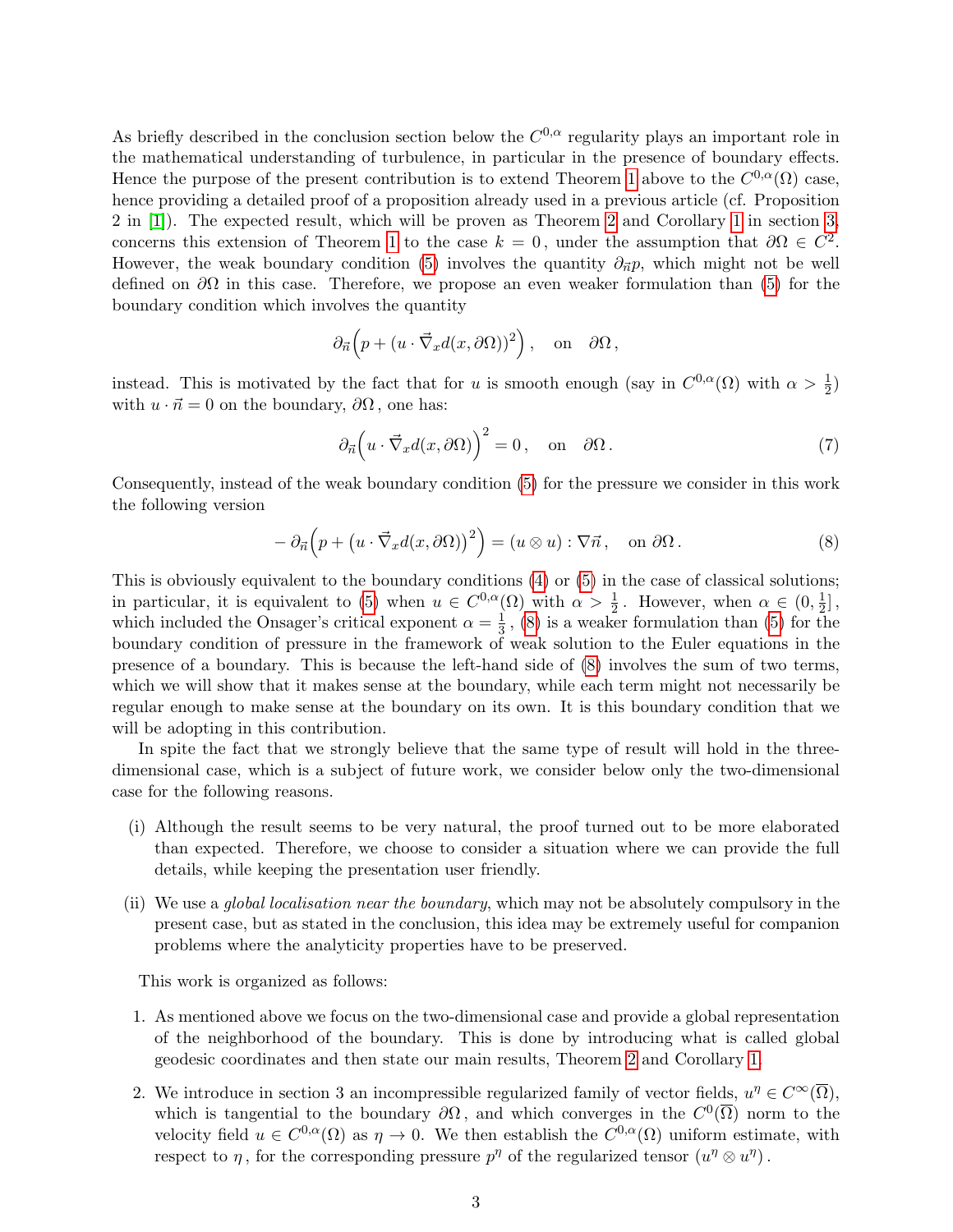- 3. The final result is obtained by letting  $\eta \to 0$ .
- 4. In section 4 we conclude by arguing on the pertinence, not only of this result, but also of the method for the progress of mathematical theory of turbulence with boundary effects.

# 2 Global geodesic coordinates near the boundary  $\partial\Omega$ .

As we have mentioned above, for sake of clarity and also with further applications in mind we focus on the two-dimensional case. We start with a parametric representation of  $\partial\Omega$ , a closed  $C^2$  curve of length  $L$  :

$$
\theta \in \mathbb{T} = \mathbb{R}/(\mathbb{Z}L) \mapsto x(\theta) = (x_1(\theta), x_2(\theta)) \in \partial \Omega,
$$

with  $\vec{\tau}(\theta)$  and  $\vec{n}(\theta)$  being, respectively, the unit tangent and interior normal vectors at the boundary:

$$
\vec{\tau}(\theta) = \vec{\tau}(x(\theta)) = (x'_1(\theta), x'_2(\theta)), \ \vec{n}(\theta) = \vec{n}(x(\theta)) = (-x'_2(\theta), x'_1(\theta))
$$
  
with  $|\vec{n}(\theta)|^2 = |\vec{\tau}(\theta)|^2 = (x'_1(\theta))^2 + (x'_2(\theta))^2 = 1$ .

Let  $d(x, \partial\Omega)$  denote the distance of any point  $x \in \mathbb{R}^2$  to  $\partial\Omega$ . Then there exists a  $\delta > 0$  such that on the open set

$$
V_{\delta} = \{ x \in \mathbb{R}^2 \quad \text{with} \quad d(x, \partial \Omega) < \delta \},
$$

there is a unique point  $\hat{x}(\theta) \in \partial \Omega$  with  $d(x, \partial \Omega) = |x - \hat{x}(\theta)|$ . Then the mapping  $x \mapsto \hat{x}(\theta)$  belongs to  $C^2(V_\delta, \partial\Omega)$ , and for  $x \in V_\delta$ , one has the formula

$$
\nabla_x d(x,\partial\Omega) = \vec{n}(\hat{x}(\theta)),
$$

while, in the absence of confusion, the notations  $\vec{n}(x)$  and  $\vec{\tau}(x)$  will be used for  $\vec{n}(\hat{x}(\theta))$  and  $\vec{\tau}(\hat{x}(\theta))$ , respectively. Observe that

$$
\vec{\tau}'(\theta) \wedge \vec{n}'(\theta) = x'_1(\theta)x''_1(\theta) + x'_2(\theta)x''_2(\theta) = \frac{d}{d\theta}|x'(\theta)|^2 = 0,
$$

which implies the relation

<span id="page-3-0"></span>
$$
\vec{n}'(\theta) = \gamma(\theta)\vec{\tau}(\theta) \quad \text{and} \quad \vec{\tau}'(\theta) = \gamma(\theta)\vec{n}(\theta), \tag{9}
$$

with

$$
\gamma(\theta) = x_1''(\theta)x_2'(\theta) - x_1'(\theta)x_2''(\theta),
$$

being the curvature of the boundary  $\partial\Omega$ . Therefore the mapping:

$$
(\theta, s) \mapsto X(s, \theta) = x(\theta) + s\vec{n}(x(\theta)),
$$

defines a global  $C^2$  diffeomorphism of  $[-\delta, \delta] \times (\mathbb{R}/(L\mathbb{Z}))$  onto  $\overline{V_{\delta}}$ . Moreover, for any vector map  $x \in \overline{\Omega} \mapsto v(x)$ , as soon as  $x \in \overline{V}_{\delta} \cap \overline{\Omega}$ , using the above notations, one has:

$$
v(x) = (v(x) \cdot \vec{\tau}(x))\vec{\tau}(x) + (v(x) \cdot \vec{n}(x))\vec{n}(x).
$$

Below, for the sake of clarity, the symbol X is used for any  $x = X(s, \theta)$ , for  $(s, \theta) \in [-\delta, \delta] \times$  $(\mathbb{R}/(L\mathbb{Z}))$ , and the following formulas due to this representation are recalled:

$$
\partial_s X(s, \theta) = \vec{n}(\theta), \quad \partial_\theta X(s, \theta) = J(s, \theta) \vec{\tau}(\theta),
$$
  
with  $J(s, \theta) = 1 + s\gamma(\theta) > 0$  for  $|s| < \delta$ .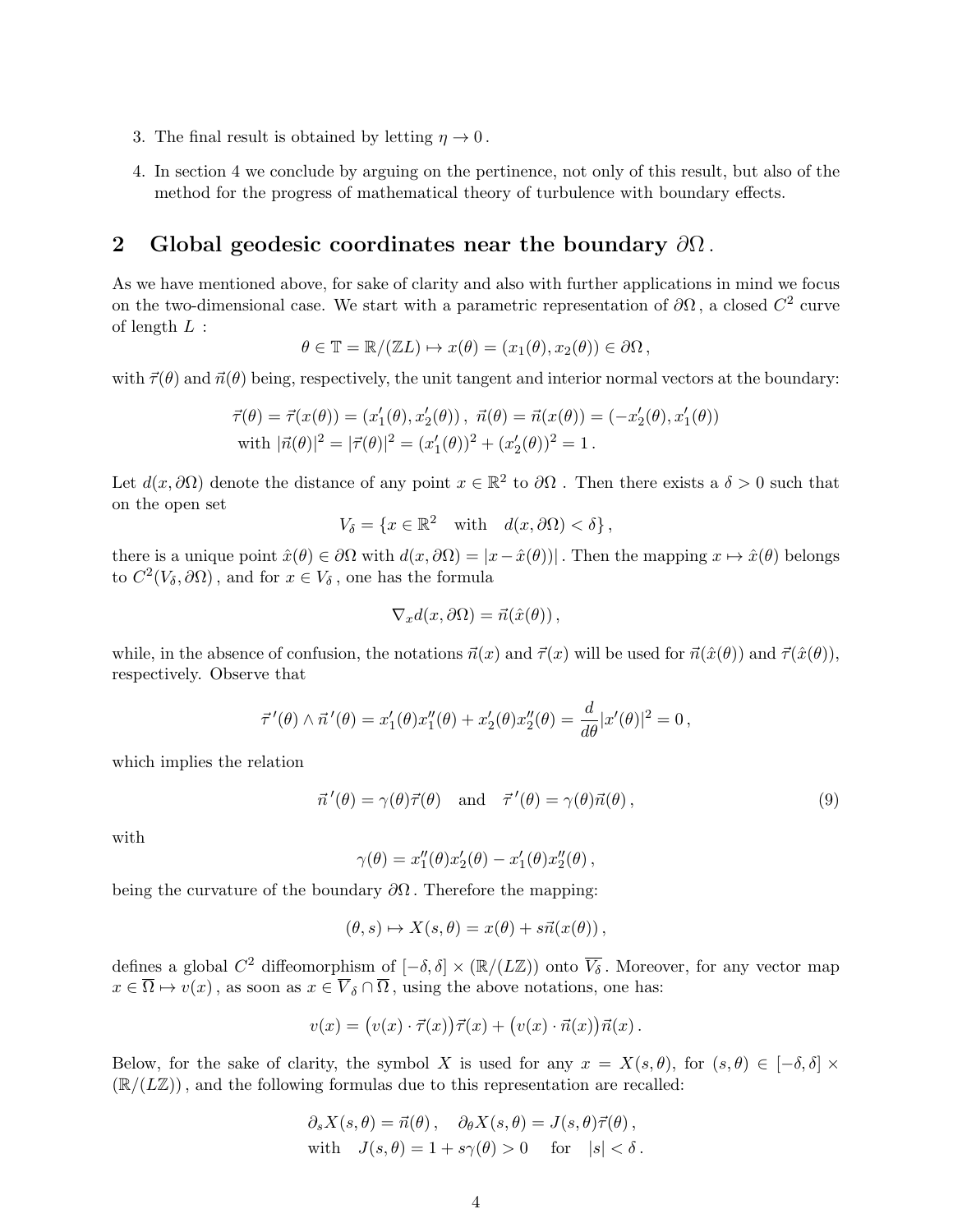From the relation

$$
\begin{pmatrix}\n\partial_s X_1 & \partial_\theta X_1 \\
\partial_s X_2 & \partial_\theta X_2\n\end{pmatrix}\n\begin{pmatrix}\n\partial_{X_1}s & \partial_{X_2}s \\
\partial_{X_1}\theta & \partial_{X_2}\theta\n\end{pmatrix} = \begin{pmatrix}\n1 & 0 \\
0 & 1\n\end{pmatrix},
$$

one deduces the formula:

<span id="page-4-4"></span>
$$
\nabla_X \theta = \frac{\vec{\tau}(s, \theta)}{J(s, \theta)} \quad \text{and} \quad \nabla_X s = \vec{n}(\theta). \tag{10}
$$

Moreover, for  $v \in C^1$  and  $q \in C^2$  defined within  $V_\delta$  one has

<span id="page-4-3"></span>
$$
\nabla_x \cdot v = \frac{1}{J} \left( \partial_s (J(v \cdot \vec{n})) + \partial_\theta (v \cdot \vec{\tau}) \right), \tag{11a}
$$

$$
\nabla_x \wedge v = \frac{1}{J} \Big( \partial_s (J(v \cdot \vec{\tau})) - \partial_\theta (v \cdot \vec{n}) \Big) , \qquad (11b)
$$

<span id="page-4-5"></span>
$$
\Delta_x q = \frac{1}{J} \partial_s (J \partial_s q) + \frac{1}{J} \partial_\theta (\frac{1}{J} \partial_\theta q). \tag{11c}
$$

# <span id="page-4-1"></span>3 Application of the global geodesic coordinates to  $C^{0,\alpha}$  weak solutions of the boundary-value problem [\(3\)](#page-1-0) and [\(8\)](#page-2-0).

Let  $\delta > 0$  be small enough, as specified in section 2, and let  $\epsilon \in (0, \delta)$  be given. Let  $\phi : [0, \infty) \mapsto [0, 1]$ be a  $C^{\infty}$  non-increasing function such that  $\phi(s) = 1$  for  $s \in [0, \delta - \epsilon]$  and  $\phi(s) = 0$  for  $s \ge \delta$ . We consider the function  $\phi(d(x, \partial \Omega))$  which will be also denoted by  $\phi(x)$ . Observe that  $\phi(x)$  belongs to  $C_c^2(\mathbb{R}^2)$  since  $\partial\Omega \in C^2$ .

Next we state the main results of this contribution.

<span id="page-4-0"></span>**Theorem 2** Let  $u \in C^{0,\alpha}(\Omega)$  be a divergence free vector field which is tangential to the boundary  $\partial Ω$ . Then there exists a unique function P defined on  $Ω$  with the following properties:

1. P belongs to the space  $C^{0,\alpha}(\Omega)$  and satisfies the estimate:

 $||P||_{C^{0,\alpha}(\Omega)} \leq C||u \otimes u||_{C^{0,\alpha}(\Omega)},$ 

with a constant C which depends only on  $\alpha$  and  $\Omega$ .

- 2. Denote by  $P(s,\theta) = P(X(s,\theta))$ , for  $(s,\theta) \in [0,\delta) \times (\mathbb{R}/(L\mathbb{Z}))$ , then the map  $s \mapsto \partial_s P(s,\cdot)$ belongs to  $C([0,\delta);H^{-2}(\mathbb{R}/(L\mathbb{Z})))$ , which implies that  $\partial_{\vec{n}}P$  is well defined on  $\partial\Omega$  with values in  $H^{-2}(\partial\Omega)$ .
- 3. P solves the following boundary-value problem:

<span id="page-4-2"></span>
$$
on \quad \partial \Omega \quad \partial_{\vec{n}} P = \gamma (u \cdot \vec{\tau})^2 \,, \tag{12a}
$$

$$
in \ \Omega - \Delta P = (\nabla \otimes \nabla) : (u \otimes u) - \Delta (\phi(x) (u(x) \cdot \vec{n}(x))^2)
$$
 (12b)

$$
and \quad \int_{\Omega} P(x)dx = \int_{\Omega} \phi(x) (u(x) \cdot \vec{n}(x))^2 dx.
$$
 (12c)

Note that by using the global geodesic coordinates the right-hand side of [\(8\)](#page-2-0) takes the form:

$$
(u \otimes u) : \nabla \vec{n} = \gamma (u \cdot \vec{\tau})^2
$$
 on  $\partial \Omega$ ,

which clarifies the right-hand side of [\(12a\)](#page-4-2).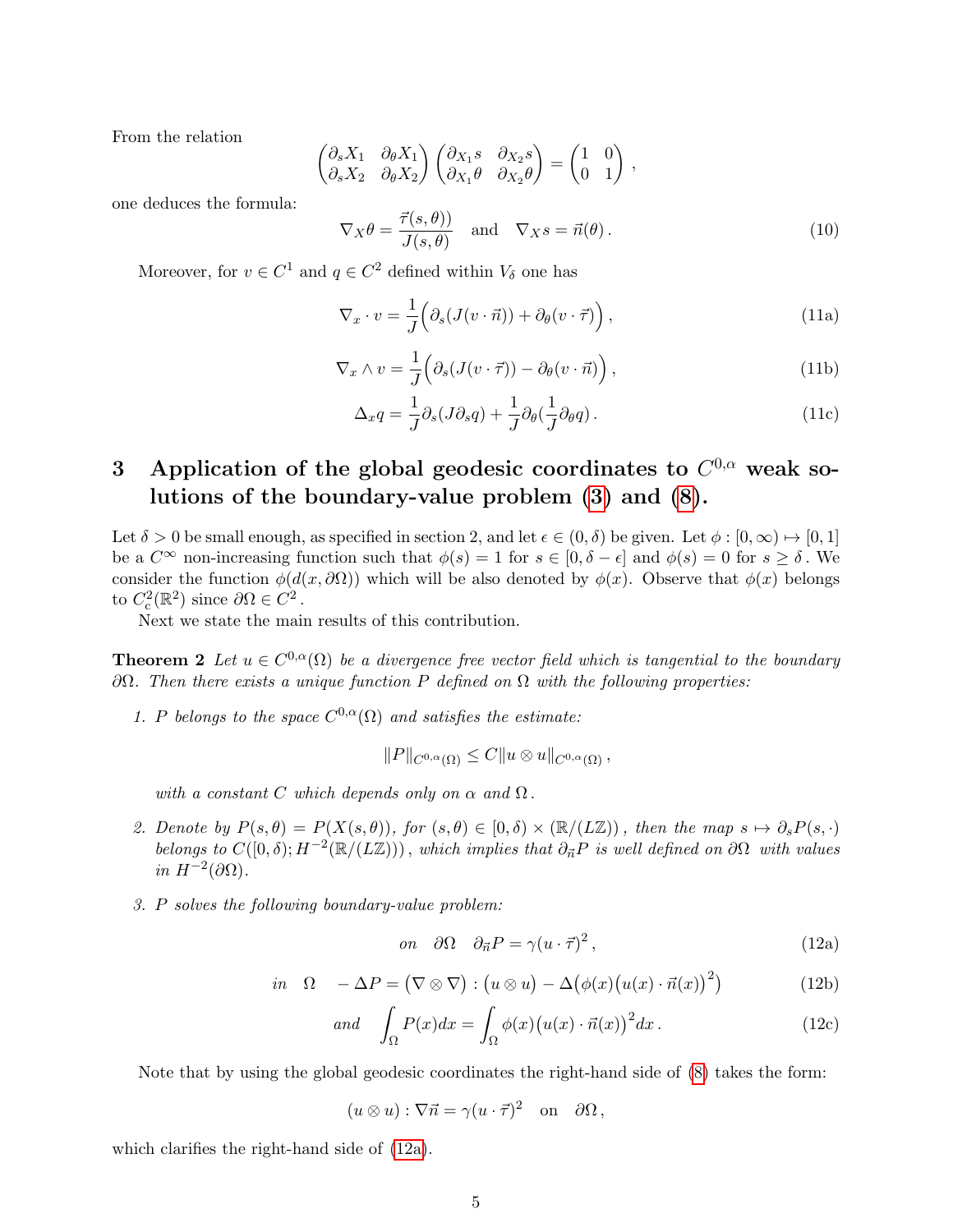**Remark 1** As stated in the introduction, the  $C^{0,\alpha}(\Omega)$  regularity for the pressure, p, is not convenient enough to deduce, as it is usually done in the case of classical solutions, from the boundary condition  $u \cdot \vec{n} = 0$ , the left-hand side of relation [\(4\)](#page-1-1), namely,

$$
on \quad \partial\Omega \quad \partial_{\vec{n}}p = (\nabla \cdot (u \otimes u)) \cdot \vec{n} \,. \tag{13}
$$

The quantity  $\nabla \cdot (u \otimes u)$  may lose any meaning on the boundary, because for  $u \in C^{0,\alpha}$  it is defined only in the sense of distribution. Therefore, since the boundary is  $C<sup>2</sup>$  one is tempted to use instead the right-hand side of relation [\(4\)](#page-1-1) for the boundary condition on the pressure, namely,

<span id="page-5-1"></span>
$$
on \quad \partial\Omega \quad \partial_{\vec{n}}p = \gamma (u \cdot \vec{\tau})^2 \,, \tag{14}
$$

which is equivalent to the original boundary condition for classical solutions. However, we realised that for  $u \in C^{0,\alpha}$  the term  $\partial_{\vec{n}}p$  might not make sense on its own at the boundary. Alternatively, we have argued that the pressure, p, should satisfy the boundary condition [\(8\)](#page-2-0) instead, which is equivalent to [\(14\)](#page-5-1) when  $u \in C^{0,\alpha}$  with  $\alpha > \frac{1}{2}$ , and which is a genuine weak formulation of the boundary condition for the pressure in this case, as it is conspicuous from the statement of the next corollary.

From the above theorem, considering the function  $p = P - \phi(x)(u \cdot \vec{n})^2$ , one deduces the following:

<span id="page-5-0"></span>**Corollary** 1 Let  $u \in C^{0,\alpha}(\Omega)$  be a divergence free vector field which is tangential to the boundary  $\partial Ω$ . Then there exists a unique function  $p ∈ C<sup>0,α</sup>(Ω)$  which is a solution of the boundary-value problem

$$
in \ \Omega \ -\Delta p = (\nabla \otimes \nabla) : (u \otimes u), \quad and \int_{\Omega} p(x) dx = 0 \tag{15}
$$

and satisfies the boundary condition  $(8)$ , *i.e.*,

$$
on \quad \partial\Omega \quad \partial_{\vec{n}}(p + (u \cdot \vec{n})^2) = \gamma (u \cdot \vec{\tau})^2. \tag{16}
$$

.

Moreover,

$$
||p||_{C^{0,\alpha}(\Omega)} \le C||u \otimes u||_{C^{0,\alpha}(\Omega)}, \qquad (17)
$$

for some positive constant which depends only on  $\alpha$  and  $\Omega$ .

The proofs of Theorem [2](#page-4-0) and Corollary [1](#page-5-0) are organized as follows:

1. We start by constructing a regularization  $u^{\eta} \in C^{\infty}(\overline{\Omega})$  of the velocity vector field  $u \in C^{0,\alpha}(\Omega)$ , for  $\eta > 0$  small enough, and which converges in the  $C^0(\overline{\Omega})$  norm to u as  $\eta \to 0$ ; moreover it also satisfies the estimate  $||u^{\eta}||_{C^{0,\alpha}(\Omega)} \leq C||u||_{C^{0,\alpha}(\Omega)}$ , for some positive constant C which is independent of  $\eta$  and  $\alpha$ . In particular, we require  $u^{\eta}$  to be divergence free and tangential to the boundary. This in turn allows us to invoke Theorem [1](#page-1-2) for the case when  $k = 2$  (with u replaced by  $u^{\eta}$  to obtain the corresponding regularized pressure  $p^{\eta} \in C^{2,\alpha}(\Omega)$ . Then we consider near the boundary modification of the regularized pressure by introducing the  $C^{2,\alpha}(\Omega)$  function

$$
P^{\eta}(x) = p^{\eta}(x) + \phi(x) (u^{\eta}(x) \cdot \vec{n}(x))^{2},
$$

for all  $x \in \overline{\Omega}$ . Note that in this classical context, and by virtue of [\(7\)](#page-2-1), one has

on 
$$
\partial \Omega
$$
  $\partial_{\vec{n}} P^{\eta} = \partial_{\vec{n}} p^{\eta}$ 

2. Next we decompose  $P^{\eta}$  into two functions  $P_h^{\eta}$  $P_i^{\eta}$  and  $P_i^{\eta}$  $i^n$ , with overlapping supports, where the support of  $P_h^{\eta}$  $b_0^{\eta}$  is near the boundary of  $\Omega$ , and the support of  $P_i^{\eta}$  $i^n$  is a compact subset in the interior of  $Ω$ .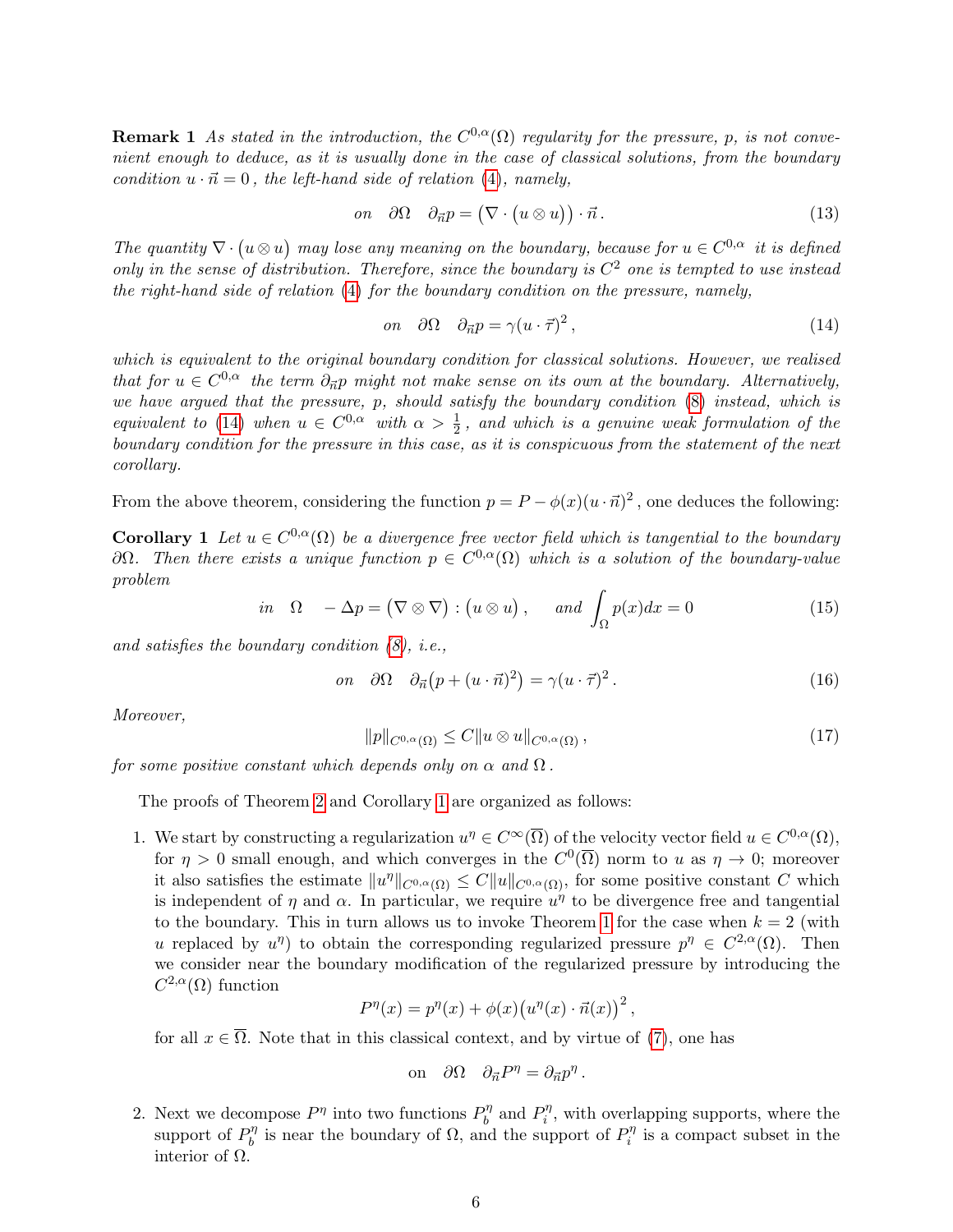3. Representing  $P^{\eta}$  in  $V_{\delta} \cap \overline{\Omega}$ , in terms of the global geodesic coordinates near the boundary, we then establish a "trace" theorem in which we prove the "uniform continuity" with respect to  $s \in [0, \delta],$  i.e., up to the boundary, of the function  $\partial_s P^{\eta}(s, \cdot)$  with values in  $H^{-2}(\mathbb{R}/(L\mathbb{Z}))$ . Consequently we accomplish the estimate

<span id="page-6-0"></span>
$$
||P^{\eta}||_{C^{0,\alpha}(\Omega)} \leq ||P^{\eta}_{b}||_{C^{0,\alpha}(\Omega)} + ||P^{\eta}_{i}||_{C^{0,\alpha}(\Omega)} \leq C||(u^{\eta} \otimes u^{\eta})||_{C^{0,\alpha}(\Omega)} + D||P^{\eta}||_{L^{\infty}(\Omega)}, \qquad (18)
$$

with positive constants C and D that are independent of  $\eta$ , and which depend only on  $\Omega$  and  $\alpha$ .

4. Taking advantage of the fact that the constants C and D in [\(18\)](#page-6-0) are independent of  $\eta$  we can show that

<span id="page-6-2"></span>
$$
\frac{\|P^{\eta}\|_{L^{\infty}(\Omega)}}{\|(u^{\eta}\otimes u^{\eta})\|_{C^{0,\alpha}(\Omega)}}
$$

remains bounded for small values of  $\eta$ . This allows us to replace the constant D in [\(18\)](#page-6-0) by zero on the expense of a larger constant  $C$ . Eventually, insisting on the fact that the constant C in [\(18\)](#page-6-0) depend only on  $\alpha$  and  $\Omega$  and that  $D=0$  one can let  $\eta \to 0$ , which allows us to complete the proof.

#### <span id="page-6-3"></span>3.1 Adequate regularization of the velocity field

The regularization process is based on the following (classical):

**Lemma 1** Let  $u \in C^{0,\alpha}(\Omega)$  be a divergence free and tangential to the boundary vector field defined in a bounded simply connected domain  $\Omega$  with  $C^2$  boundary. Then, there exists an approximation family  $u^{\eta} \in C^{\infty}(\overline{\Omega})$  of divergence free vector fields which are tangential to the boundary and which converges to u in the  $C^0(\overline{\Omega})$  norm as  $\eta \to 0$ . Moreover,

<span id="page-6-1"></span>
$$
||u^{\eta}||_{C^{0,\alpha}(\Omega)} \leq C||u||_{C^{0,\alpha}(\Omega)},
$$
\n(19)

for some positive constant C which is independent of  $\eta$  and  $\alpha$ .

Remark 2 By a compactness argument it follows from [\(19\)](#page-6-1) that the convergence also holds in the  $C^{0,\beta}(\Omega)$  norm for any  $\beta \in (0,\alpha)$  as  $\eta \to 0$ .

*Proof.* of the Lemma [1:](#page-6-2) Let  $\Psi$  by the unique solution in  $H_0^1(\Omega)$  of the elliptic boundary-value problem:

$$
\text{in} \quad \Omega \quad -\Delta \Psi = \nabla \wedge u \quad \text{and on} \quad \partial \Omega \quad \Psi = 0, \tag{20}
$$

where the equation holds in  $H^{-1}(\Omega)$  and the boundary condition in the trace sense. Consider the vector field  $v = u - \nabla \wedge \Psi$  which satisfies the relations  $\nabla \wedge v = 0$  and  $\nabla \cdot v = 0$  in  $\mathcal{D}'(\Omega)$ ; moreover,  $v \cdot n = 0$  in  $H^{-1/2}(\partial \Omega)$ . Therefore,  $\Delta v = 0$  in  $\mathcal{D}'(\Omega)$ , and consequently  $v \in C^{\infty}(\Omega)$ . Therefore, since  $\nabla \wedge v = 0$  and  $\Omega$  is simply connected we have  $v = \nabla q$  for some  $q \in C^{\infty}(\Omega)$ . Since  $\nabla \cdot v = 0$ in  $\Omega$  and  $v \cdot \vec{n} = 0$  on  $\partial\Omega$  one concludes:

in 
$$
\Omega
$$
 -  $\Delta q = 0$  and on  $\partial \Omega$   $\partial_{\vec{n}} q = 0$ 

which implies that q is constant. Thus,  $\nabla^{\perp} \Psi = u \in C^{0,\alpha}(\Omega)$  which implies that  $\Psi \in C^{1,\alpha}(\Omega)$ .

Next, we recall from section [3](#page-4-1) the function  $\phi(x) \in C_c^2(\mathbb{R}^2)$  and that  $\text{supp}(\phi) \subset \overline{V_{\delta}}$ . We decompose

$$
\Psi = \Psi_b + \Psi_i := \phi \Psi + (1 - \phi) \Psi.
$$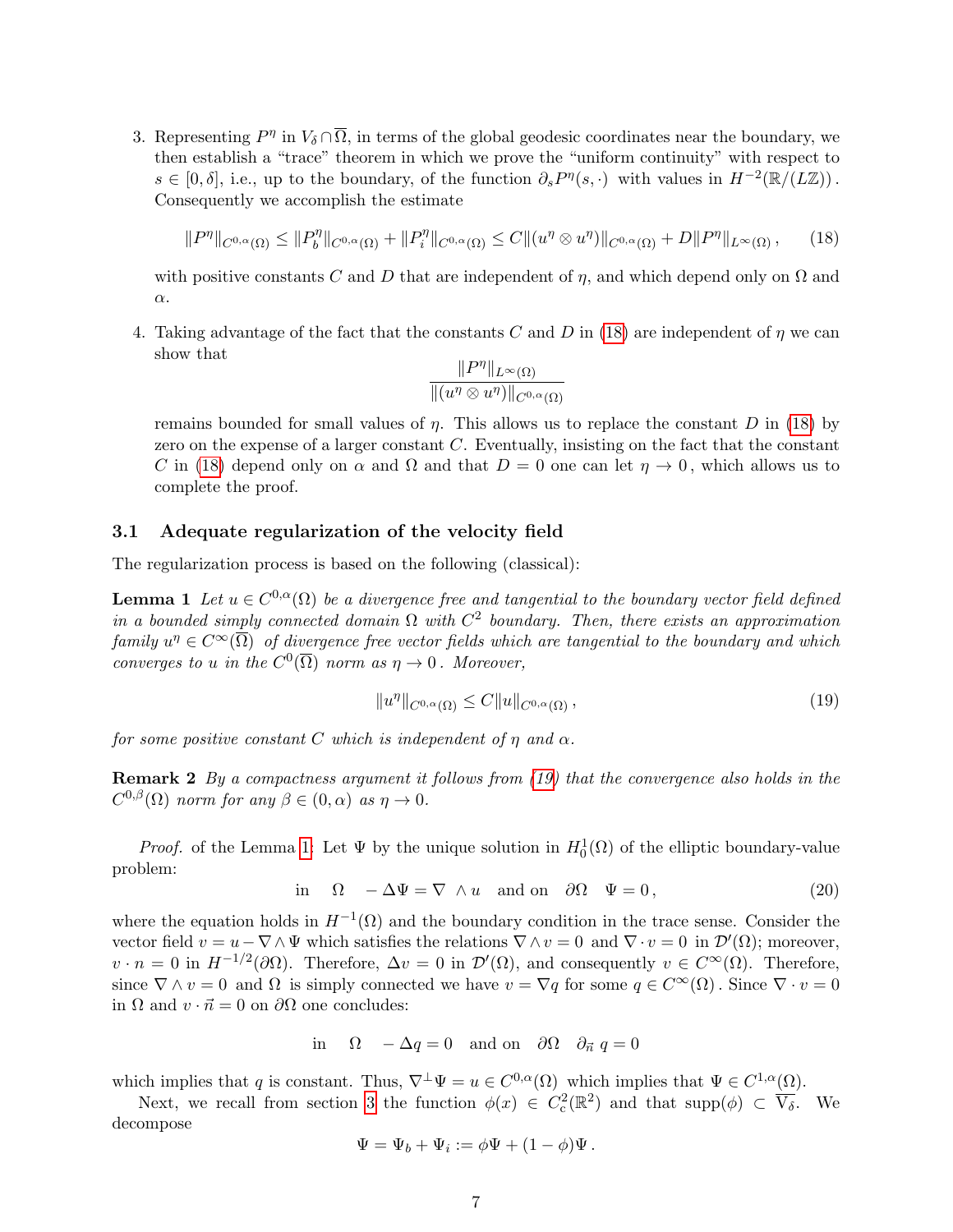Consider the mollifier

$$
\rho^{\eta}(x) = \frac{1}{\eta^2} \rho(\frac{x}{\eta}) \quad \text{with} \quad \rho \in C_c^{\infty}(\mathbb{R}^2) \quad \text{is a radial function}
$$

$$
\rho(x) \ge 0 \,, \quad \text{supp}(\rho) \subset \{ |x| \le 1 \} \quad \text{and} \quad \int_{\mathbb{R}^2} \rho(x) dx = 1 \,.
$$

Since  $\Psi_i \in C_c^{1,\alpha}(\Omega)$  then for  $\eta$  small enough the function

$$
\Psi_i^{\eta} = \rho_{\eta} * \Psi_i \in C_c^{\infty}(\Omega).
$$

Moreover,  $\Psi_i^{\eta}$  converges in the  $C^1(\overline{\Omega})$  norm to  $\Psi_i^{\eta}$ , and  $\|\Psi_i^{\eta}\|$  $\|u^n_i\|_{C^{1,\alpha}(\Omega)} \leq C \|\Psi\|_{C^{1,\alpha}(\Omega)}$  , with a positive constant C which is independent of  $\alpha$  and  $\eta$ .

To prove the same result for  $\Psi_b$  we use the global geodesic coordinates introduced above. Since the mollifier  $\rho(s, \theta)$  is a radial function then it is an even function with respect to the s variable, i.e.,  $\rho(s,\theta) = \rho(-s,\theta)$ . Next, we consider the odd extension of the function  $\Psi_b(s,\theta)$  with respect the s variable, namely, we define:

$$
\tilde{\Psi}_b(s,\theta) = \begin{cases} \Psi_b(s,\theta) & \text{if } s \ge 0 \\ -\Psi_b(-s,\theta) & \text{if } s \le 0 \end{cases}.
$$

Observe that  $\tilde{\Psi}_b \in C^{1,\alpha}_c(\mathbb{R} \times (\mathbb{R}/(L\mathbb{Z})))$  satisfying  $\tilde{\Psi}_b(0,\theta) = 0$ . As a consequence  $\tilde{\Psi}_b^{\eta} := \rho_{\eta} * \tilde{\Psi}_b \in$  $C_c^{\infty}(\mathbb{R} \times (\mathbb{R}/(L\mathbb{Z}))),$  satisfying  $\tilde{\Psi}_b^{\eta}(0,\theta) = 0$ . Moreover,  $\tilde{\Psi}_b^{\eta}$  converges in the  $C^1(\mathbb{R} \times (\mathbb{R}/(L\mathbb{Z})))$ norm, and in particular in  $C^1(\overline{\Omega})$  norm, to  $\tilde{\Psi}_b$  as  $\eta \to 0$ . In addition, one can easily see that  $\|\tilde{\Psi}_{b}^{\eta}\|_{C^{1,\alpha}(\Omega)} \leq C \|\Psi\|_{C^{1,\alpha}(\Omega)}$ , with a positive constant C which is independent of  $\alpha$  and  $\eta$ .

Taking  $u^{\eta} = \nabla^{\perp} \Psi^{\eta}$  and combining the above arguments one can complete the proof.

$$
\Box
$$

As a consequence of the above construction of  $u^{\eta}$  we invoke Theorem [1,](#page-1-2) for the case  $k = 2$ , to show that there exists a unique solution  $p^{\eta} \in C^{2,\alpha}(\Omega)$  of the boundary-value problem:

<span id="page-7-0"></span>in 
$$
\Omega
$$
 -  $\Delta p^{\eta} = (\nabla \otimes \nabla) : (u^{\eta} \otimes u^{\eta}),$  on  $\partial \Omega$   $\partial_{\vec{n}} p^{\eta} = \gamma (u^{\eta} \cdot \vec{\tau})^2$  and  $\int_{\Omega} p^{\eta}(x) dx = 0.$  (21)

#### 3.2 Boundary and interior functions

To establish the uniform, with respect to  $\eta$ ,  $C^{0,\alpha}$  regularity estimate for the pressure  $p^{\eta}$  it seems compulsory to introduce different treatment of  $p^{\eta}$  in the interior of  $\Omega$ , away from the boundary, and near the boundary  $\partial\Omega$ . Therefore, besides the numbers  $\delta > 0$  and  $\epsilon \in (0, \delta)$  used before in the construction of the global geodesic representation of the neighborhood  $V_{\delta}$  and the cut-off function  $\phi(x)$ , we introduce the following positive numbers satisfying:

$$
0<\delta_1<\delta_2-\epsilon<\delta_3<\delta-2\epsilon.
$$

Moreover, for  $s \in [0,\infty)$  we introduced the following three functions  $s \mapsto \phi(s)$  (defined earlier),  $s \mapsto \phi_b(s)$  and  $\phi_i(s)$  (b stands for boundary and i for interior) belonging to  $C^{\infty}([0,\infty))$  with the following properties:

$$
\phi(s) = \begin{cases} 1 \text{ if } 0 \le s \le \delta - \epsilon \\ 0 \text{ if } s \ge \delta \end{cases}, \quad \phi_i(s) = \begin{cases} 0 \text{ if } 0 \le s \le \delta_1 \\ 1 \text{ if } s \ge \delta_2 - \epsilon \end{cases} \quad \text{and} \quad \phi_b = \begin{cases} 1 \text{ if } 0 \le s < \delta_3 + \epsilon \\ 0 \text{ if } s \ge \delta - \epsilon \end{cases}
$$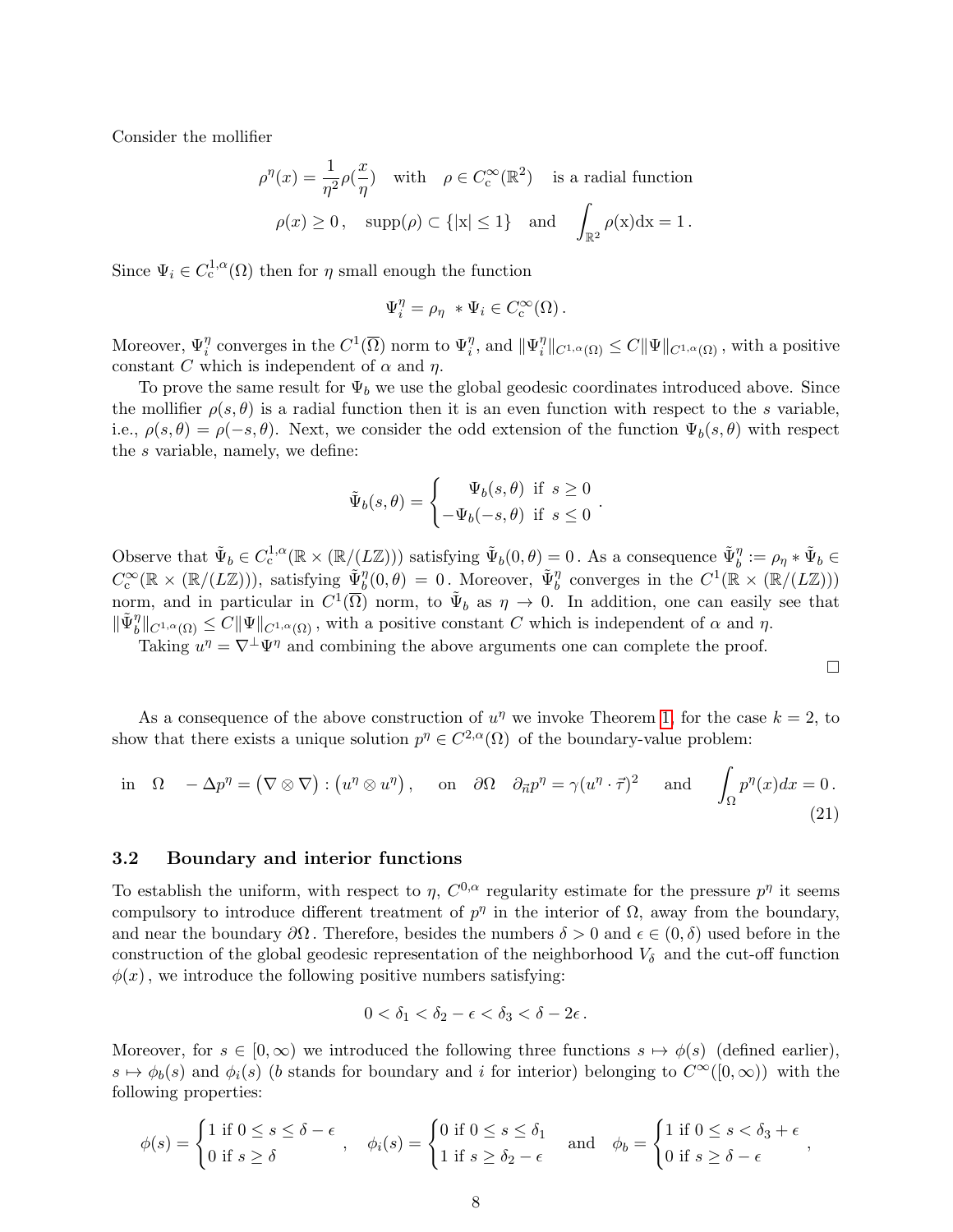

Figure 1: The two truncation functions : Interior  $\phi_i(s)$  and Boundary  $\phi_b(s)$ 

where  $\phi, \phi_b$  are non-increasing and  $\phi_i$  is non-decreasing.

As before, with the absence of confusion, for  $\delta$  small enough we denote by

$$
\phi(x) = \phi(d(x, \partial \Omega)), \phi_b(x) = \phi_b(d(x, \partial \Omega)) \text{ and } \phi_i(x) = \phi_i(d(x, \partial \Omega))
$$

which are  $C^2(\overline{\Omega})$ .

With  $u^{\eta}$  as in section [3.1](#page-6-3) and  $p^{\eta}$  the classical solution of the boundary-value problem [\(21\)](#page-7-0) we define the following functions:

<span id="page-8-0"></span>
$$
P^{\eta}(x) = p^{\eta}(x) + \phi(x)(u^{\eta}(x) \cdot \vec{n}(x))^{2},
$$
  
\n
$$
P_i^{\eta}(x) = \phi_i(x)P^{\eta}(x) = \phi_i(x)((p^{\eta}(x) + \phi(x)(u^{\eta}(x)) \cdot \vec{n}(x))^{2}),
$$
  
\n
$$
P_b^{\eta}(x) = \phi_b(x)P^{\eta}(x) = \phi_b(x)((p^{\eta}(x) + (u^{\eta}(x) \cdot \vec{n}(x))^{2}),
$$
\n(22)

where we used above the relation  $\phi_b(x)\phi(x) = \phi_b(x)$ .

# 3.3 Uniform estimates for  $P^{\eta}$

In the next two sections we establish uniform estimates in  $\eta$  for  $P^{\eta}$ . To this end we take advantage of the above overlapping decomposition of  $P^{\eta}$  into  $P_i^{\eta}$  $P_i^{\eta}$  and  $P_b^{\eta}$  $b^{\eta}$ . A first estimate comes directly from the definition of  $P_i^{\eta}$  $i^n$  and this is the objective of:

**Proposition 2** The function  $P_i^n$  $\hat{e}_i^{\eta}$  defined by [\(22\)](#page-8-0) satisfies the estimate

<span id="page-8-2"></span><span id="page-8-1"></span>
$$
||P_i^{\eta}||_{C^{0,\alpha}(\Omega)} \le C_i ||u^{\eta} \otimes u^{\eta}||_{C^{0,\alpha}(\Omega)} + D_i ||P^{\eta}||_{L^{\infty}(\Omega)},
$$
\n(23)

with positive constants  $C_i$  and  $D_i$  which depend only on  $\alpha$  and  $\Omega$  and in particular they are independent of  $\eta$ .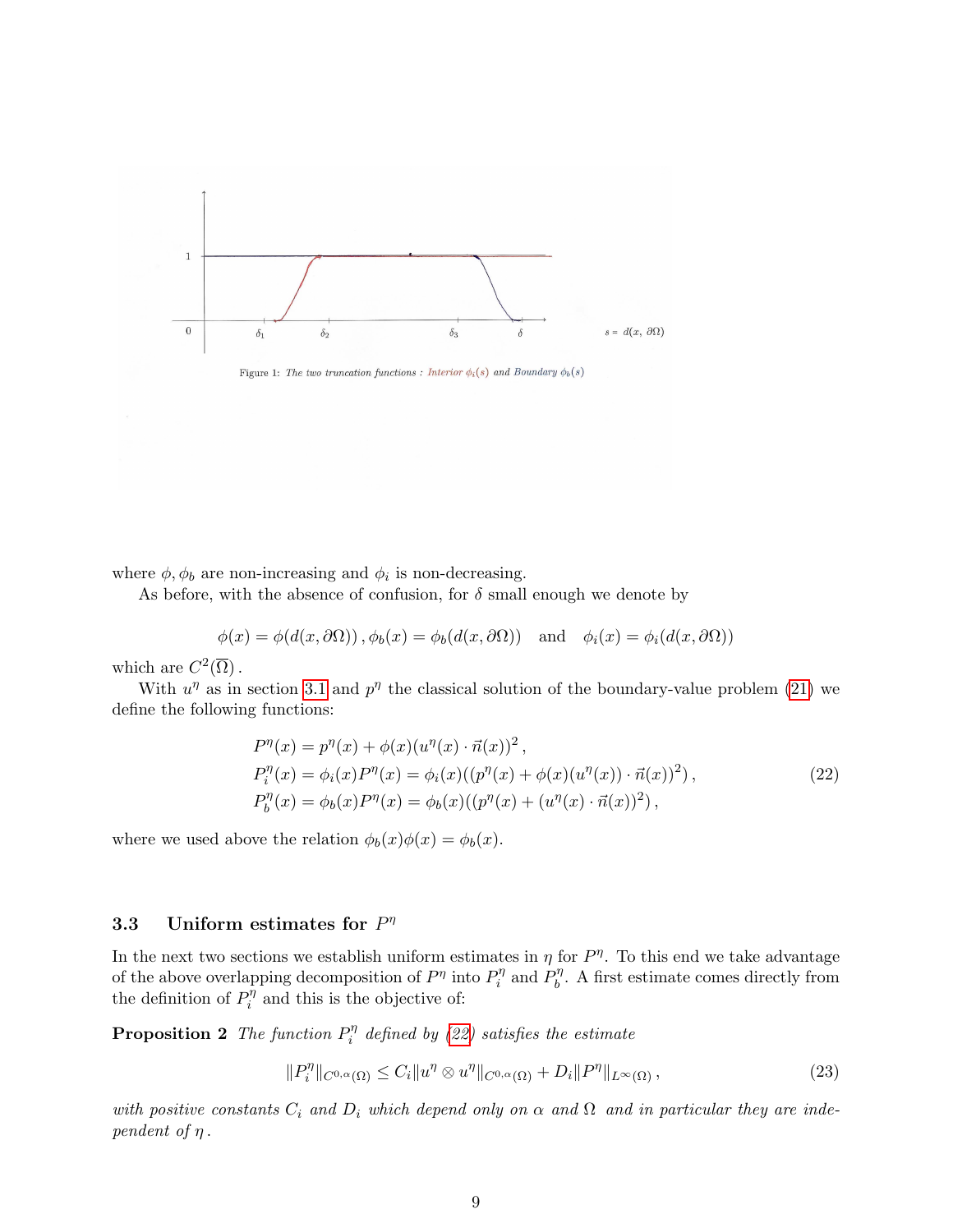*Proof.* From [\(21\)](#page-7-0) and [\(22\)](#page-8-0) we observe that  $P_i^n$  $i^n$  is a classical solution of the equation

<span id="page-9-0"></span>
$$
-\Delta P_i^{\eta} = \phi_i(x) \Bigg( (\nabla_x \otimes \nabla_x) : (u^{\eta} \otimes u^{\eta}) - \Delta_x (\phi(x) (u^{\eta}(x) \cdot \vec{n}(x))^2) \Bigg) - 2(\nabla_x \phi_i) \cdot \nabla_x P^{\eta} - (\Delta_x \phi_i) P^{\eta} , \tag{24}
$$

where in both sides are functions with compact support in  $\Omega$ . Hence the solution  $P_i^n$  $p_i^{\eta}$  of [\(24\)](#page-9-0) is given by the fundamental formula

$$
P_i^{\eta} = \frac{1}{2\pi} \log \frac{1}{|x|} * \left( \phi_i(x) \left( (\nabla_x \otimes \nabla_x) : (u^{\eta} \otimes u^{\eta}) - \Delta_x (\phi(x) (u^{\eta}(x) \cdot \vec{n}(x))^2) \right) - 2(\nabla_x \phi_i) \cdot \nabla_x P^{\eta} - (\Delta_x \phi_i) P^{\eta} \right),
$$

from which the estimate [\(23\)](#page-8-1) follows. In fact observe that both sides of [\(3.3\)](#page-9-0) are smooth functions and that the theorem 3.4.1 of [\[11\]](#page-16-0) can be applied.  $\square$ 

Next, we turn to estimating the near the boundary term  $P_h^{\eta}$  $b^{\eta}$ . Once again we observe from [\(21\)](#page-7-0) and [\(22\)](#page-8-0) that  $P_h^{\eta}$  $b^{\eta}$  satisfies the equation

$$
-\Delta P_b^{\eta} = \phi_b(x) \Big( (\nabla_x \otimes \nabla_x) : (u^{\eta} \otimes u^{\eta}) - \Delta_x (\phi(x) (u^{\eta}(x) \cdot \vec{n}(x))^2) \Big) - 2(\nabla_x \phi_b) \cdot \nabla_x P^{\eta} - (\Delta_x \phi_b) P^{\eta}, \tag{25}
$$

using the fact that  $\phi(x) = 1$  at the support of  $\phi_b$  we obtain

<span id="page-9-1"></span>
$$
-\Delta P_b^{\eta} = \phi_b(x) \Big( (\nabla_x \otimes \nabla_x) : (u^{\eta} \otimes u^{\eta}) - \Delta_x \big( (u^{\eta}(x) \cdot \vec{n}(x))^2 \big) \Big) - 2(\nabla_x \phi_b) \cdot \nabla_x P^{\eta} - (\Delta_x \phi_b) P^{\eta} . \tag{26}
$$

Establishing estimates for  $P_h^{\eta}$  $b<sub>b</sub>$ <sup>n</sup> involve a more detailed analysis near the boundary for which we will use the explicit form of  $(\nabla \otimes \nabla) : (u^{\eta} \otimes u^{\eta})$  in terms the global geodesic coordinates in  $V_{\delta} \cap \overline{\Omega}$ . This is the objective of the next:

**Lemma 2** For  $x \in V_\delta \cap \overline{\Omega}$  one has:

$$
(\nabla_x \otimes \nabla_x) : (u^{\eta} \otimes u^{\eta}) = \nabla_x \cdot (\nabla_x \cdot (u^{\eta} \otimes u^{\eta})) =
$$
  
\n
$$
\frac{1}{J} (\partial_s (J(\partial_s (u^{\eta} \cdot \vec{n})^2) + 2 \partial_s \partial_{\theta} ((u^{\eta} \cdot \vec{n}) (u^{\eta} \cdot \vec{r})) + \partial_{\theta} (\frac{1}{J} \partial_{\theta} (u^{\eta} \cdot \vec{r})^2) + R_b^{\eta},
$$
\n(27)

where  $R_h^{\eta}$  $\frac{\eta}{b}$  involves all the first order derivative terms and is given by the formula:

<span id="page-9-2"></span>
$$
R_b^{\eta} = \frac{\gamma}{J} \Big( \partial_s \big( (u^{\eta} \cdot \vec{n})^2 - (u^{\eta} \cdot \vec{\tau})^2 \big) \Big) + \frac{1}{J} \partial_{\theta} \big( \frac{\gamma}{J} (u^{\eta} \cdot \vec{n}) (u^{\eta} \cdot \vec{\tau}) \big) \,. \tag{28}
$$

*Proof.* First observe that for any  $C^1$  vector functions  $x \mapsto v(x)$  and  $x \mapsto u(x)$  one has the formula

$$
(\nabla_x \cdot (u^{\eta} \otimes u^{\eta})) \cdot v = \nabla_x \cdot ((u^{\eta} \cdot v)u^{\eta}) - (u \otimes u) : \nabla_x v. \tag{29}
$$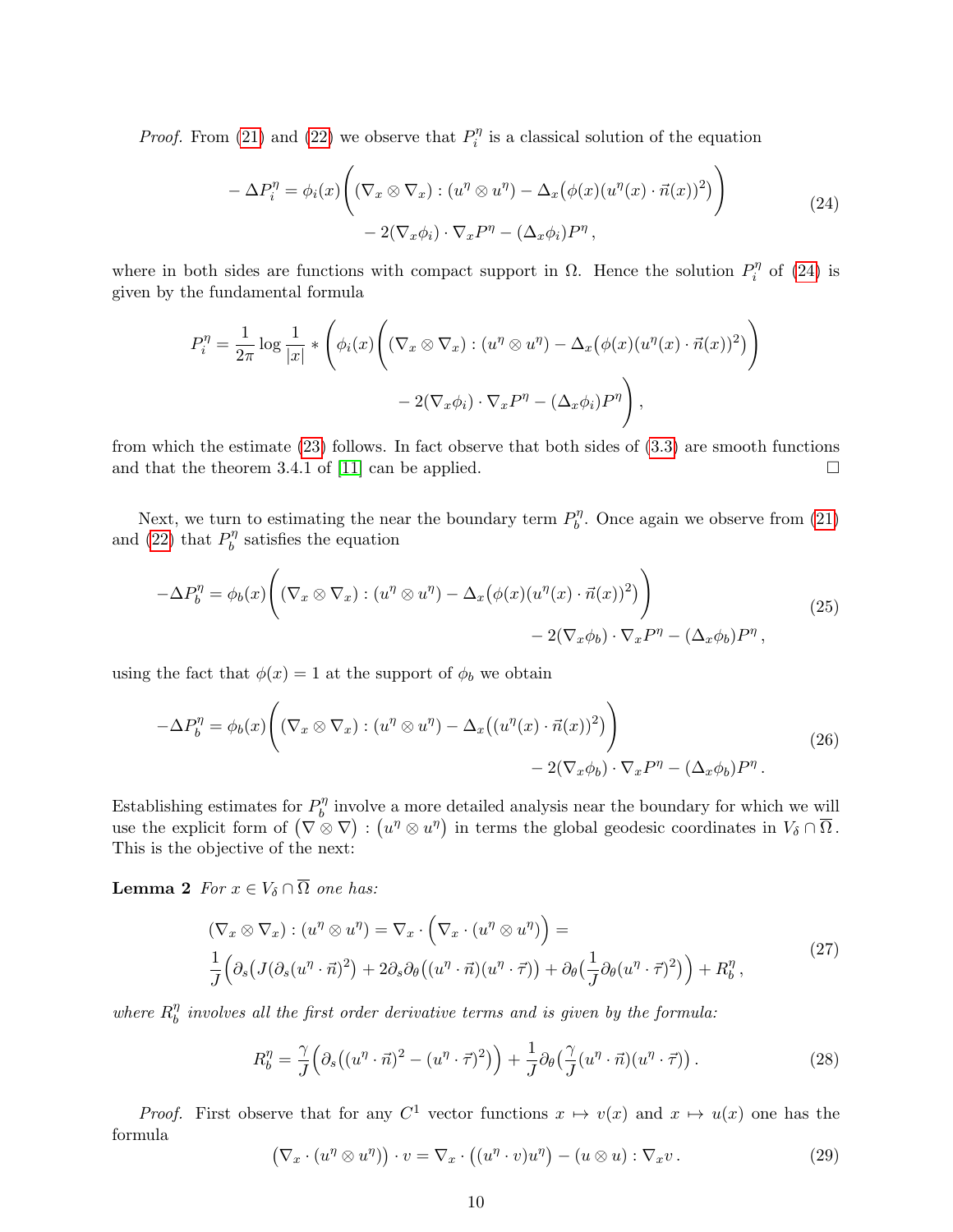Then use this formula with  $v = \vec{n}$  and  $v = \vec{\tau}$ , respectively, to obtain:

<span id="page-10-0"></span>
$$
\begin{pmatrix}\n\nabla_x \cdot \left( (u^{\eta} \cdot \vec{n}) u^{\eta} \right) - (u^{\eta} \otimes u^{\eta}) : \nabla_x \vec{n} \\
\nabla_x \cdot \left( (u^{\eta} \cdot \vec{\tau}) u^{\eta} \right) - (u^{\eta} \otimes u^{\eta}) : \nabla_x \vec{\tau} \n\end{pmatrix} = \begin{pmatrix}\n\frac{1}{f} \left( \partial_s (J(u^{\eta} \cdot \vec{n})^2) + \partial_\theta ((u^{\eta} \cdot \vec{n}) (u^{\eta} \cdot \vec{\tau})) \right) \\
\frac{1}{J} \left( \partial_s (J(u^{\eta} \cdot \vec{\tau}) (u^{\eta} \cdot \vec{n})) + \partial_\theta ((u^{\eta} \cdot \vec{\tau})^2) \right)\n\end{pmatrix} \\
- \begin{pmatrix}\n\frac{\gamma}{f} (u^{\eta} \cdot \vec{\tau})^2 \\
\frac{\gamma}{f} ((u^{\eta} \cdot \vec{\tau}) (u^{\eta} \cdot \vec{n}))\n\end{pmatrix}.
$$
\n(30)

For the first term of the right-hand side of [\(30\)](#page-10-0) the divergence formula [\(11a\)](#page-4-3) has been used, while for the second term [\(9\)](#page-3-0) and the gradient formula [\(10\)](#page-4-4) have been used. Then once again one uses the divergence formula [\(11a\)](#page-4-3) to conclude the proof.  $\Box$ 

Combining the result of the Lemma above with the expression of the Laplacian in geodesic coordinate [\(11c\)](#page-4-5), to compute  $\Delta_x((u^{\eta}(x)\cdot\vec{n}(x))^2)$  and  $\Delta_x\phi_b$  in the right-hand side of [\(26\)](#page-9-1), equation [\(26\)](#page-9-1) yields the following basic formula for our purpose:

<span id="page-10-1"></span>
$$
-\Delta P_b^{\eta} = \frac{\phi_b(s)}{J} \left( \partial_{\theta} \left( \frac{1}{J} \partial_{\theta} (u^{\eta} \cdot \vec{\tau})^2 \right) + 2 \partial_s \partial_{\theta} \left( (u^{\eta} \cdot \vec{n}) (u^{\eta} \cdot \vec{\tau}) \right) + J R_b^{\eta} - \partial_{\theta} \left( \frac{1}{J} \partial_{\theta} (u^{\eta} \cdot \vec{n})^2 \right) \right) \tag{31}
$$

$$
- \left( (\partial_s^2 \phi_b) P^{\eta} + 2 (\partial_s \phi_b) (\partial_s P^{\eta}) + \frac{\gamma}{J} P^{\eta} \partial_s \phi_b \right).
$$

**Remark 3** It is important to underline the fact that by the specific choice of  $P<sup>\eta</sup>$  there are no terms involving the second order derivative with respect to s of  $u^{\eta}$  and  $P^{\eta}$  in the right-hand side of the formula [\(31\)](#page-10-1).

The first consequence of formula [\(31\)](#page-10-1), and the remark above, is the uniform (with respect to  $\eta$ and  $\alpha$ ) continuity of the function  $\partial_s P_b^{\eta}$  which is the objective of the following "trace":

<span id="page-10-4"></span>**Proposition 3** The function  $\partial_s P_b^{\eta}$  $\delta^{ \eta }_b$  is given by an equation of the following form:

<span id="page-10-2"></span>
$$
\partial_s P_b^{\eta}(s, \cdot) = \Lambda^{\eta}(s, \cdot) + \int_s^{\delta} \Xi^{\eta}(s', \cdot) ds', \qquad (32)
$$

with  $\Lambda^{\eta}$  and  $\Xi^{\eta}$  equal to 0 for  $s \geq \delta$  and satisfy the estimates:

<span id="page-10-3"></span>
$$
\|\Lambda^{\eta}\|_{C^{0,\alpha}([0,\delta];H^{-1}(\mathbb{R}/(L\mathbb{Z})))} \leq C_b \|(u^{\eta} \otimes u^{\eta})\|_{C^{0,\alpha}(\Omega)} + D_b \|P^{\eta}\|_{L^{\infty}(\Omega)},
$$
  

$$
\|\Xi^{\eta}\|_{C^{0,\alpha}([0,\delta];H^{-2}(\mathbb{R}/(L\mathbb{Z})))} \leq C_b \|(u^{\eta} \otimes u^{\eta})\|_{C^{0,\alpha}(\Omega)} + D_b \|P^{\eta}\|_{L^{\infty}(\Omega)},
$$
\n(33)

where  $C_b$ ,  $D_b$  and positive constants which are independent of  $\eta$  and  $\alpha$ .

Proof. After using the expression of the Laplacian in geodesic coordinate [\(11c\)](#page-4-5) to compute the left-hand side of [\(31\)](#page-10-1), equation [\(31\)](#page-10-1) gives:

$$
- \partial_s (J \partial_s P_b^{\eta}) = \phi_b(s) \left( \partial_\theta \left( \frac{1}{J} \partial_\theta (u^{\eta} \cdot \vec{\tau})^2 \right) + 2 \partial_s \partial_\theta \left( (u^{\eta} \cdot \vec{n}) (u^{\eta} \cdot \vec{\tau}) \right) + J R_b^{\eta} - \partial_\theta \left( \frac{1}{J} \partial_\theta (u^{\eta} \cdot \vec{n})^2 \right) \right) - J \left( (\partial_s^2 \phi_b) P^{\eta} + 2 (\partial_s \phi_b) (\partial_s P^{\eta}) + \frac{\gamma}{J} P^{\eta} \partial_s \phi_b \right) + \partial_\theta \left( \frac{1}{J} \partial_\theta P_b^{\eta} \right),
$$

where we recall that  $R_h^{\eta}$  $\eta$ <sup>n</sup> is given by [\(28\)](#page-9-2). Then multiply this equation by a test function  $\Phi(\theta) \in$  $H^2(\mathbb{R}/(L\mathbb{Z}))$  and integrate once or twice, according to the different terms, with respect to s and  $\theta$ to obtain [\(32\)](#page-10-2) with estimates [\(33\)](#page-10-3).  $\Box$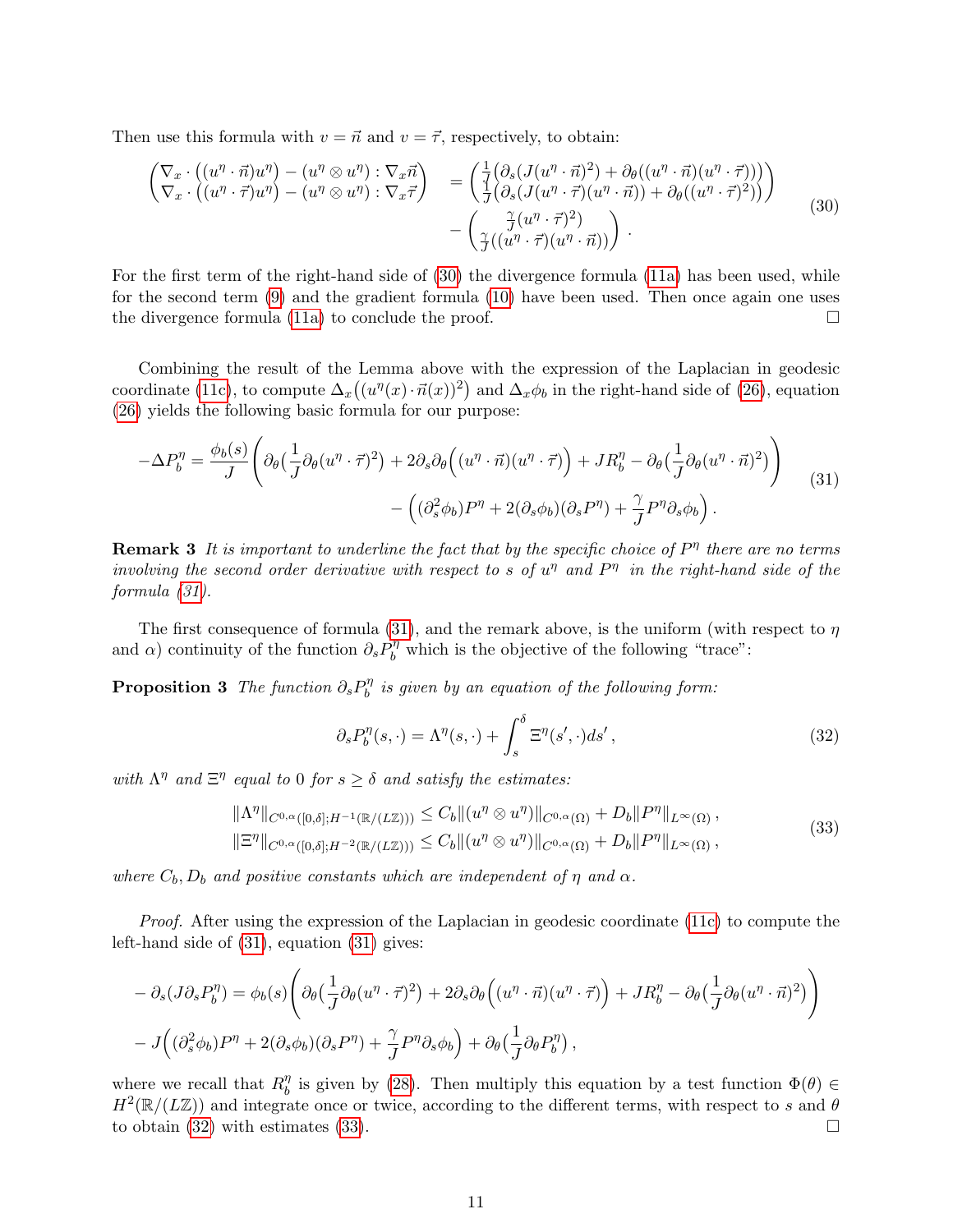#### $3.4$ <sup>0, $\alpha$ </sup> regularity estimate for the boundary layer function  $P_h^{\eta}$  $\frac{\eta}{b}$  .

To obtain  $C^{0,\alpha}$  regularity estimates for  $P_b^{\eta}$  we decompose it into the sum of two functions

$$
P_b^{\eta} = P_b^{\eta b} + P_b^{\eta i} \,, \tag{34}
$$

the first one takes care of the boundary term and the second takes care of the right-hand side of equation [\(31\)](#page-10-1) according to the following formulas (observing that both functions,  $P_h^{\eta}$ b  $b$  and  $P_h^{\eta}$ b  $i$ , are identically equal to 0 whenever  $d(x, \partial \Omega) \geq \delta - \epsilon$ .

In 
$$
V_{\delta} \cap \Omega
$$
 -  $\Delta P_b^{\eta b} = 0$ , on  $\partial \Omega$   $\partial_{\vec{n}} P_b^{\eta b} = \gamma (u^{\eta} \cdot \vec{\tau})^2$   
and on  $d(x, \partial \Omega) = \delta$   $P_b^{\eta b} = 0$ , (35a)

<span id="page-11-0"></span>
$$
\begin{aligned}\n\text{in} \quad V_{\delta} \cap \Omega - \Delta P_{b}^{\eta i} &= \frac{\phi_{b}(s)}{J} \left( \partial_{\theta} \left( \frac{1}{J} \partial_{\theta} (u^{\eta} \cdot \vec{\tau})^{2} \right) + 2 \partial_{s} \partial_{\theta} \left( (u^{\eta} \cdot \vec{n}) (u^{\eta} \cdot \vec{\tau}) \right) + J R_{b}^{\eta} \right. \\
&\quad - \partial_{\theta} \left( \frac{1}{J} \partial_{\theta} (u^{\eta} \cdot \vec{n})^{2} \right) \right) - \left( (\partial_{s}^{2} \phi_{b}) P^{\eta} + 2 (\partial_{s} \phi_{b}) (\partial_{s} P^{\eta}) + \frac{\gamma}{J} P^{\eta} \partial_{s} \phi_{b} \right), \\
\text{on} \quad \partial \Omega \quad \partial_{\vec{n}} P_{b}^{\eta i} &= 0 \quad \text{while on} \quad d(x, \partial \Omega) = \delta \qquad P_{b}^{\eta i} = 0.\n\end{aligned} \tag{35b}
$$

First observe that the function  $P_h^{\eta}$ b  $b$  is a harmonic function satisfying the homogeneous Dirichlet boundary condition on  $d(x, \partial \Omega) = \delta$  and the Neumann boundary condition:

$$
\partial_{\vec{n}} P_b^{\eta b} = \gamma (u^{\eta} \cdot \vec{\tau})^2 \quad \text{on} \quad \partial \Omega \, .
$$

Therefore, as in the proof of Proposition [2](#page-8-2) one has, by elliptic Hölder regularity theory (cf. chapter 3 of [\[13\]](#page-16-1) chapter 6 or more precisely Theorem 3.4.1 and Theorem 4.5.1 of [\[11\]](#page-16-0)), the estimate

$$
||P_b^{\eta b}||_{C^{0,\alpha}}(\Omega) \le C ||(u^{\eta} \otimes u^{\eta})||_{C^{0,\alpha}(\Omega)}.
$$
\n(36)

Denoting by  $(-\Delta_{dn})^{-1}$  the solution operator of the boundary-value problem [\(35b\)](#page-11-0) which is well defined (due in particular to the homogeneous Dirichlet boundary condition on  $d(x, \partial\Omega) = \delta$ ). The remaining estimate for  $P_h^{\eta}$ b  $i$  is more subtle. A key point in the proof relies on the fact that right-hand side of equation [\(35b\)](#page-11-0) does not involve any second order derivative terms with respect to s.

Since the problem is considered in the  $V_\delta \cap \Omega$ , i.e., in the "slab"  $(s, \theta) \in (0, \delta) \times (\mathbb{R}/(L\mathbb{Z}))$ , one introduces the Green function, k, associated with  $(-\Delta_{dn})^{-1}$  according to the formula:

<span id="page-11-1"></span>
$$
((-\Delta_{dn})^{-1}f)(s,\theta) = \int_{(0,\delta)\times(\mathbb{R}/(L\mathbb{Z}))} k(s,\theta;s',\theta')f(s',\theta')J(s',\theta')ds'd\theta'.
$$
 (37)

Applying the representation [\(37\)](#page-11-1) to equation [\(35b\)](#page-11-0) one obtains  $P_h^{\eta}$ b  $\real^i$  as the sum of 3 terms:

<span id="page-11-3"></span>
$$
P_b^{\eta i} = I_1 + I_2 + I_3. \tag{38}
$$

<span id="page-11-2"></span>
$$
I_{1} = \int_{(0,\delta)\times(\mathbb{R}/(L\mathbb{Z}))} k(s,\theta;s',\theta')\phi_{b}(s') \left(\partial_{\theta'}\left(\frac{1}{J}\partial_{\theta'}(u^{\eta}\cdot\vec{\tau})^{2}\right) - \partial_{\theta'}\left(\frac{1}{J}\partial_{\theta'}(u^{\eta}\cdot\vec{n})^{2}\right) + 2\partial_{s'}\partial_{\theta'}\left((u^{\eta}\cdot\vec{n})(u^{\eta}\cdot\vec{\tau})\right)\right)(s',\theta')ds'd\theta'.
$$
\n(39)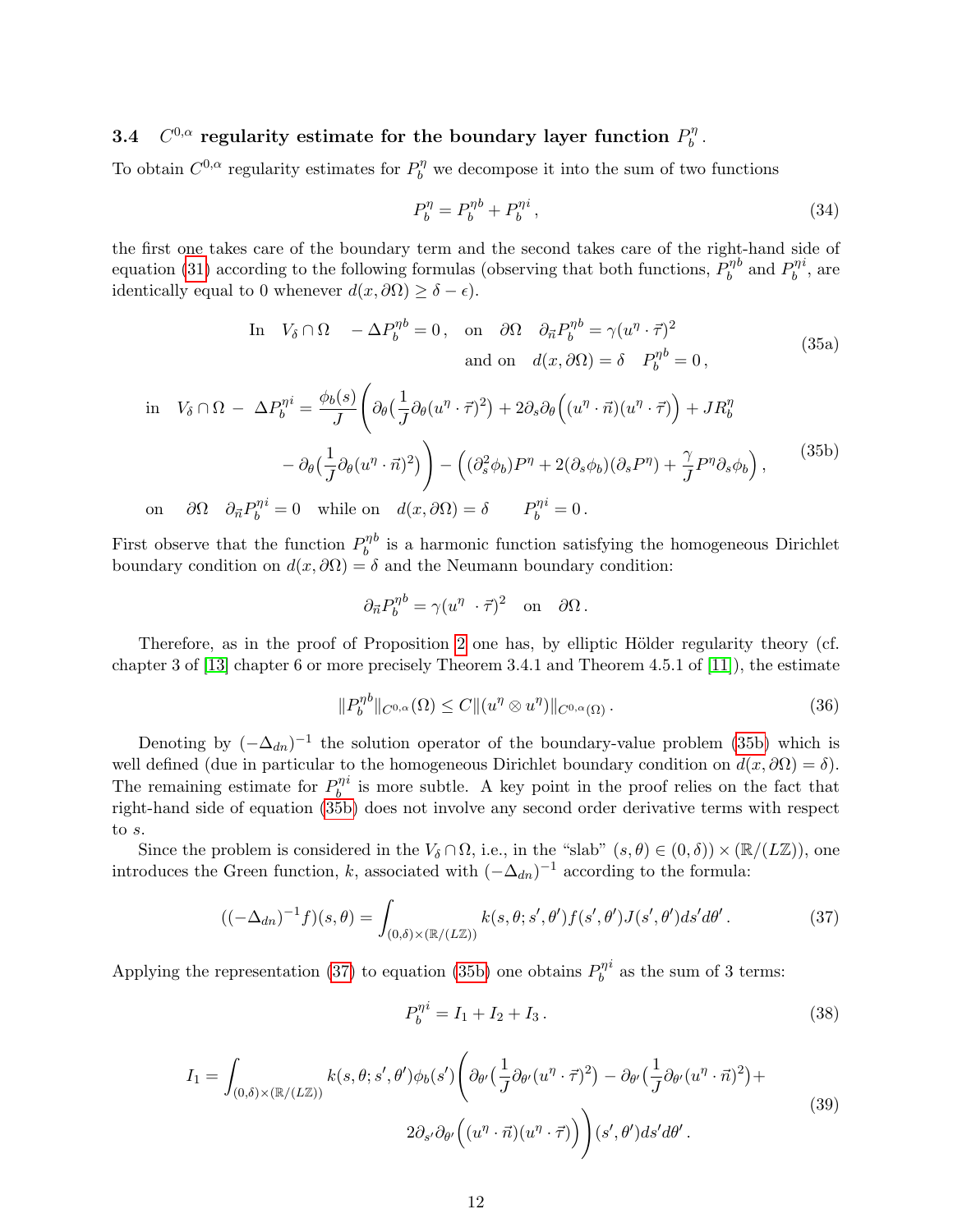Integrating twice with respect to  $\theta'$  the first two terms of the right-hand side of [\(39\)](#page-11-2), one time with respect to  $\theta'$  and one time with respect to s' the third (taking in account the fact that  $(u^{\eta} \cdot \vec{n})(0, \theta') = 0$  we obtain:

<span id="page-12-0"></span>
$$
I_{1} = \int_{(0,\delta)\times(\mathbb{R}/(L\mathbb{Z}))} \partial_{\theta'} \left( \frac{1}{J(s',\theta')} \partial_{\theta'} \left( \phi_{b}(s')k(s,\theta;s',\theta') \right) \right) \left( u^{\eta} \cdot \vec{\tau} \right)^{2} - (u^{\eta} \cdot \vec{n})^{2} \right) (s',\theta') ds' d\theta'
$$
  
+2\int\_{(0,\delta)\times(\mathbb{R}/(L\mathbb{Z}))} \partial\_{s'} \left( \frac{1}{J(s',\theta')} \partial\_{\theta'} \left( \phi\_{b}(s')k(s,\theta;s',\theta') \right) \right) \left( (u^{\eta} \cdot \vec{n}) (u^{\eta} \cdot \vec{\tau}) \right) (s',\theta') ds' d\theta' . \tag{40}

For  $I_2$  we write:

$$
I_2 = \int_{(0,\delta)\times(\mathbb{R}/(L\mathbb{Z}))} k(s,\theta;s',\theta')\phi_b(s')\gamma(\theta')\Big(\partial_{s'}((u^{\eta}\cdot\vec{n})^2 - (u^{\eta}\cdot\vec{\tau})^2)\Big)(s',\theta')ds'd\theta' + \int_{(0,\delta)\times(\mathbb{R}/(L\mathbb{Z}))} k(s,\theta;s',\theta')\phi_b(s')\partial_{\theta'}(\frac{\gamma}{J}(u^{\eta}\cdot\vec{n})(u^{\eta}\cdot\vec{\tau}))(s',\theta')ds'd\theta'.
$$

After integration by parts one has

$$
I_2 =: I_2^i + I_2^b
$$

with

$$
I_2^i = -\int_{(0,\delta)\times(\mathbb{R}/(L\mathbb{Z}))} \partial_{s'}\Big(\gamma(\theta')\phi_b(s')k(s,\theta;s',\theta')\Big) \Big((u^{\eta}\cdot\vec{n})^2(s',\theta') - (u^{\eta}\cdot\vec{\tau})^2(s',\theta')\Big) ds'd\theta' - \int_{(0,\delta)\times(\mathbb{R}/(L\mathbb{Z}))} \partial_{\theta'}\big(k(s,\theta;s',\theta')\phi_b(s')\big) \Big(\frac{\gamma}{J}(u^{\eta}\cdot\vec{n})(u^{\eta}\cdot\vec{\tau})\Big)(s',\theta')ds'd\theta' \tag{41}
$$

and

<span id="page-12-2"></span>
$$
I_2^b = \int_{(\mathbb{R}/(L\mathbb{Z}))} \gamma(\theta') k(s, \theta; 0, \theta') (u^{\eta} \cdot \vec{\tau})^2 (0, \theta') d\theta' . \tag{42}
$$

Eventually we have:

<span id="page-12-1"></span>
$$
I_3 = -(-\Delta_{dn})^{-1} \left( (\partial_s^2 \phi_b) P^{\eta} + 2(\partial_s \phi_b) (\partial_s P^{\eta}) + \frac{\gamma}{J} P^{\eta} \partial_s \phi_b \right). \tag{43}
$$

Using the classical Hölder theory (cf. as above chapter 3 of  $[13]$  or Theorem 6.3.2 of  $[11]$ ) we prove the following:

**Proposition 4** The terms  $I_i$ , for  $i = 1, 2, 3$ , in [\(38\)](#page-11-3) satisfy an estimate of the form

<span id="page-12-3"></span>
$$
for \quad i = 1, 2, 3 \,, \quad ||I_i||_{C^{0,\alpha}(\Omega)} \le C ||(u^{\eta} \otimes u^{\eta})||_{C^{0,\alpha}(\Omega)} + D||P^{\eta}||_{L^{\infty}(\Omega)} \,. \tag{44}
$$

*Proof.* To estimate  $I_1$  we use the expression [\(40\)](#page-12-0) and follow similar steps for those showing the continuity of the linear operator  $(-\Delta_{dn})^{-1}$ , defined by the formula [\(37\)](#page-11-1), as a map from  $C^{0,\alpha}$ to  $C^{2,\alpha}$  (cf. once again chapter 3 of [\[13\]](#page-16-1) or more precisely theorem 6.3.2 of [\[11\]](#page-16-0) ). Obviously same estimates hold for  $I_2^i$  and  $I_3$  which involve only first and 0 order derivatives of the kernel  $k(s, \theta; s', \theta')$ . In particular for  $I_3$  one observes that, in  $(43)$ ,  $(-\Delta_{dn})^{-1}$  is applied to a function with compact support in  $V_\delta \cap \Omega$ . Then the term  $I_3$  is obtained by convolution with the fundamental kernel

$$
\frac{1}{2\pi}\log\frac{1}{|x|}.
$$

Eventually for the term  $I_2^b$ , given by [\(42\)](#page-12-2), one may also directly observe that for s' close to 0 and  $s - s'$  small,  $k(s, \theta; s', \theta')$  is given (modulo smooth function) by the formula

$$
k(s, \theta; s', \theta') = \frac{1}{16\pi} \left( \log\left(\frac{1}{(\theta - \theta')^2 + (s - s')^2}\right) + \log\left(\frac{1}{(\theta - \theta')^2 + (s + s')^2}\right) \right) \tag{45}
$$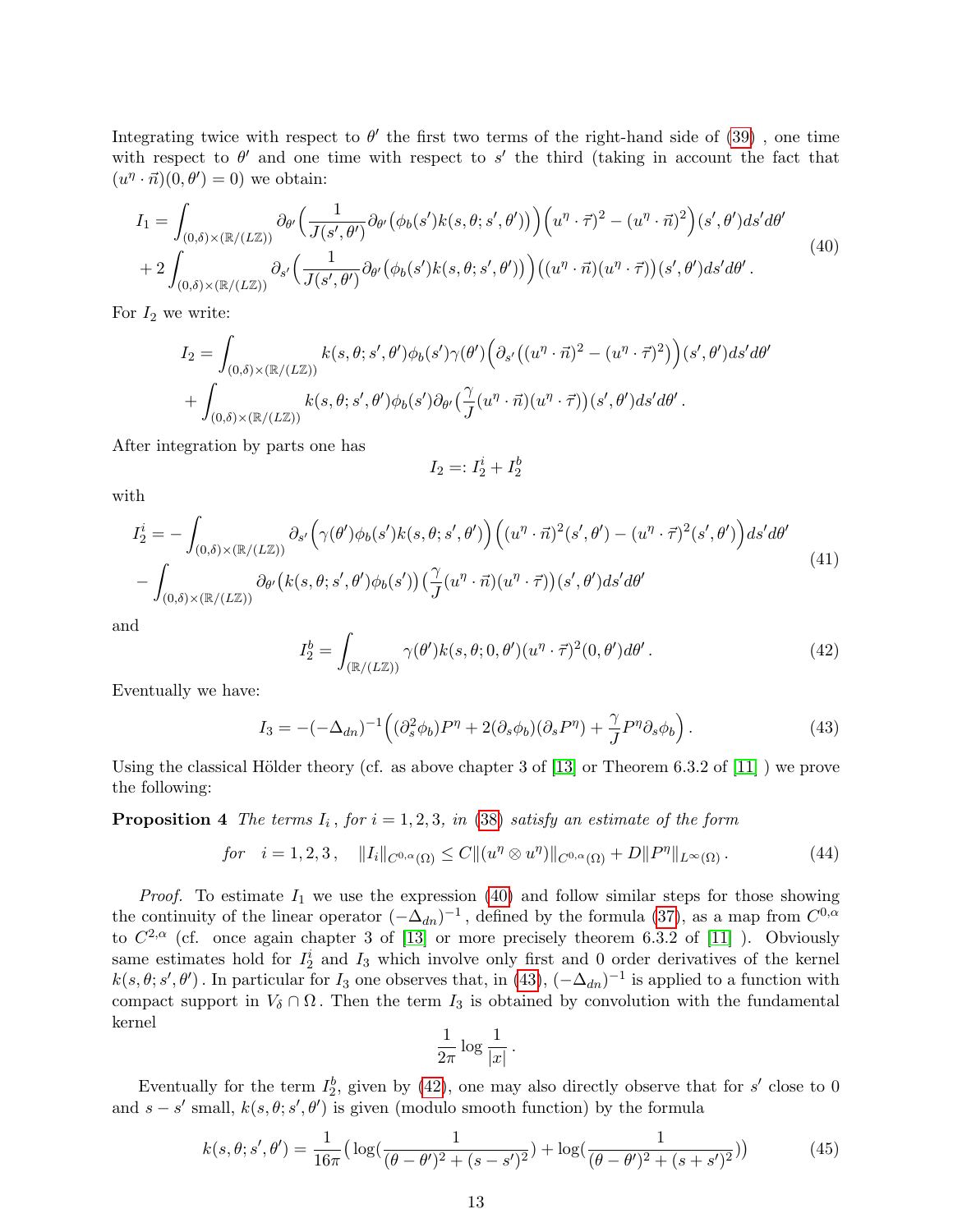which gives also modulo smooth functions

$$
k(s, \theta; 0, \theta') = \frac{1}{4\pi} \log(\frac{1}{(\theta - \theta')^2 + s^2}).
$$

Hence  $I_2^b$  satisfies also estimate [\(44\)](#page-12-3).

#### 3.5 Letting  $\eta \to 0$  and removing the constant D.

Since at any point of  $\Omega$  the function  $P^{\eta}$  coincides either with the boundary term  $P_h^{\eta}$  $b^{\eta}$  or with the interior term  $P_i^{\eta}$  $i$ <sup>n</sup> one can collect the estimates from the previous section to write:

<span id="page-13-1"></span>
$$
||P^{\eta}||_{C^{0,\alpha}(\Omega)} \leq ||P^{\eta}_b||_{C^{0,\alpha}(\Omega)} + ||P^{\eta}_i||_{C^{0,\alpha}(\Omega)} \leq C||(u^{\eta} \otimes u^{\eta})||_{C^{0,\alpha}(\Omega)} + D||P^{\eta}||_{L^{\infty}(\Omega)}, \qquad (46)
$$

where the positive constants C and D are independent of  $\eta$ . Eventually, we would like to take the limit as  $\eta \to 0$ . However, we first state and prove the following:

**Proposition 5** The regularized function  $P<sup>\eta</sup>$  constructed above satisfy the relation:

<span id="page-13-6"></span><span id="page-13-0"></span>
$$
||P^{\eta}||_{L^{\infty}(\Omega)} \leq C_1 ||(u^{\eta} \otimes u^{\eta})||_{C^{0,\alpha}(\Omega)}, \qquad (47)
$$

with a positive constant  $C_1$  which depends on  $\alpha$  and  $\Omega$ , but is independent of  $\eta$ .

Proof. The proof is done by contradiction. Assume that the Proposition [5](#page-13-0) is false. As a result one can extract a subsequence, still denoted  $P^{\eta}$ , such that:

<span id="page-13-2"></span>
$$
\lim_{\eta \to 0} \frac{\|(u^{\eta} \otimes u^{\eta})\|_{C^{0,\alpha}(\Omega)}}{\|P^{\eta}\|_{L^{\infty}(\Omega)}} = 0.
$$
\n(48)

Therefore, by [\(22\)](#page-8-0) the sequence:

$$
G^{\eta} = \frac{P^{\eta}}{\|P^{\eta}\|_{L^{\infty}(\Omega)}}\tag{49}
$$

solves of the boundary-value problem:

<span id="page-13-3"></span>in 
$$
\Omega
$$
 -  $\Delta G^{\eta} = \frac{1}{\|P^{\eta}\|_{L^{\infty}(\Omega)}} \Big( (\nabla \otimes \nabla) : (u^{\eta} \otimes u^{\eta}) - \Delta (\phi(x)(u^{\eta} \cdot \vec{n})^2) \Big),$  (50a)

<span id="page-13-4"></span>on 
$$
\partial \Omega
$$
  $\partial_{\vec{n}} G^{\eta} = \frac{1}{\|P^{\eta}\|_{L^{\infty}(\Omega)}} \gamma (u^{\eta} \cdot \vec{n})^2$ , (50b)

<span id="page-13-5"></span>and 
$$
\int_{\Omega} G^{\eta}(x) dx = \frac{1}{\|P^{\eta}\|_{L^{\infty}(\Omega)}} \int_{\Omega} \phi(x) (u^{\eta}(x) \cdot \vec{n}(x))^{2} dx.
$$
 (50c)

Moreover, as are result of [\(46\)](#page-13-1) and [\(48\)](#page-13-2) the sequence  $||G^{\eta}||_{C^{0,\alpha}(\Omega)}$  is bounded. Thus, by Arzelà-Ascoli theorem  $G^{\eta}$  has subsequence, also denoted by  $G^{\eta}$ , which converges strongly to a function G in the  $C^0(\overline{\Omega})$  norm (in fact it converges in the  $C^{0,\beta}(\Omega)$  norm for any  $\beta \in (0,\alpha)$ ). Obviously  $||G^{\eta}||_{L^{\infty}(\Omega)} = ||G||_{L^{\infty}(\Omega)} = 1.$  Therefore, by [\(48\)](#page-13-2) the right-hand side terms of [\(50a\)](#page-13-3), [\(50b\)](#page-13-4) and [\(50c\)](#page-13-5) go to 0 in the  $C^{0,\beta}(\Omega)$  norm, for any  $\beta \in (0,\alpha)$ , as  $\eta \to 0$ .

Recalling from Proposition [3](#page-10-4) the formula

<span id="page-13-7"></span>
$$
\partial_s P^{\eta}(s, \cdot) = \partial_s P_b^{\eta}(s, \cdot) = \Lambda^{\eta}(s, \cdot) + \int_s^{\delta} \Xi^{\eta}(s', \cdot) ds', \quad \text{for} \quad s \in [0, \delta_3 + \epsilon]. \tag{51}
$$

 $\Box$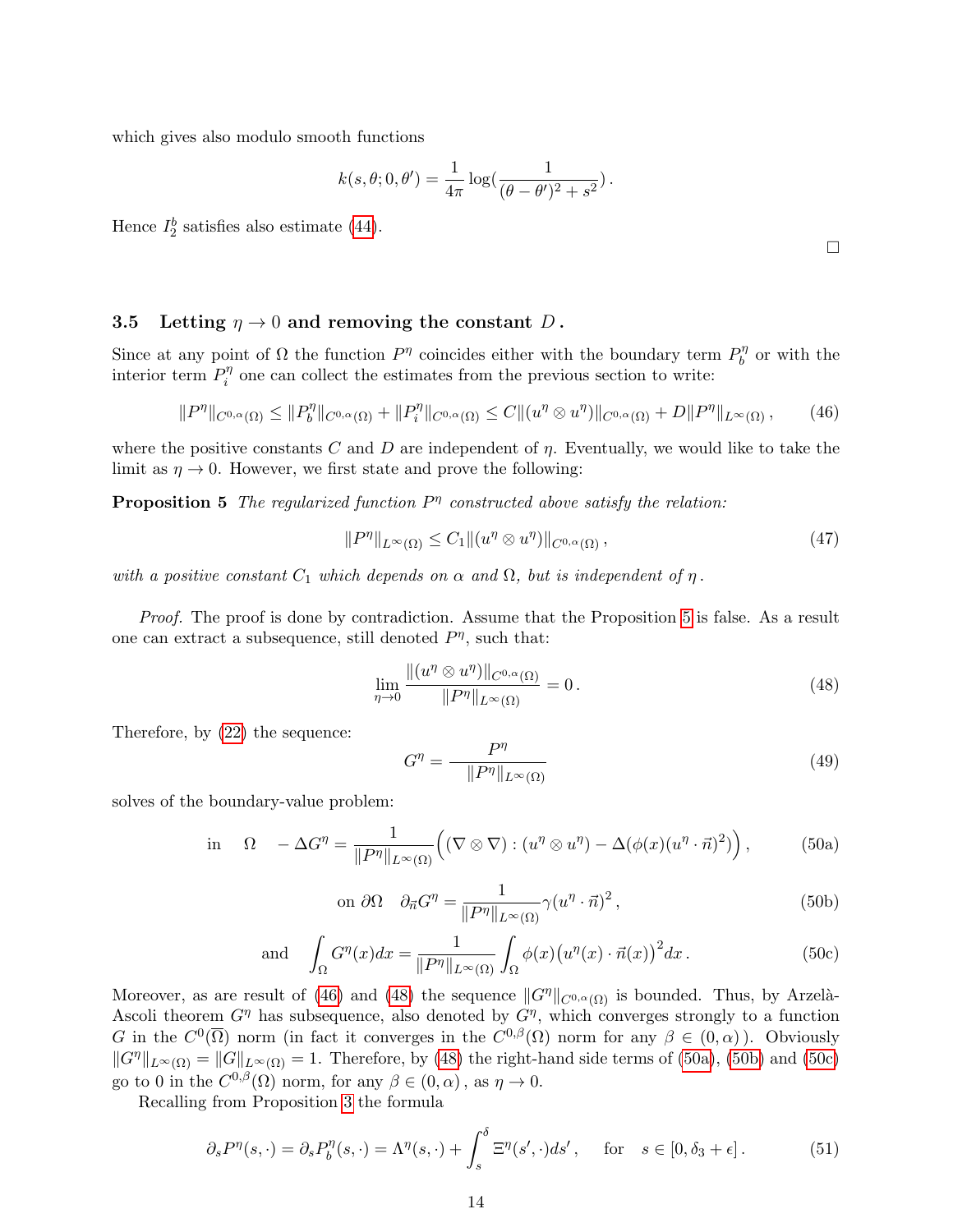Therefore, from the above and estimates [\(33\)](#page-10-3) we deduce

$$
G(s,\theta) - G(0,\theta) = \lim_{\eta \to 0} (G^{\eta}(s,\theta) - G^{\eta}(0,\theta)) = 0 \quad \text{in} \quad C([0,\delta_3 + \epsilon];H^{-2}(\mathbb{R}/(L\mathbb{Z}))),\tag{52}
$$

which in particular implies that  $\partial_s G(0, \cdot) = 0$  in  $H^{-2}(\mathbb{R}/(L\mathbb{Z}))$ . As a result of all the above we conclude that  $G$  satisfies the boundary-value problem:

<span id="page-14-0"></span>in 
$$
\Omega
$$
 -  $\Delta G = 0$ , on  $\partial \Omega$   $\partial_{\vec{n}} G = 0$  and  $\int_{\Omega} G(x) dx = 0$ . (53)

But,  $G = 0$  the only solution to [\(53\)](#page-14-0), which contradicts the fact that  $||G||_{L^{\infty}(\Omega)} = 1$ . This in turn completes the proof.

Eventually one observes that by virtue of Lemma [1](#page-6-2) the tensor  $(u^{\eta} \otimes u^{\eta})$  converges in the  $C^0(\overline{\Omega})$ norm to  $(u \otimes u)$  (in fact the converges in the  $C^{0,\beta}(\Omega)$  norm for any  $\beta \in (0,\alpha)$ ), with the uniform estimate  $||u^{\eta} \otimes u^{\eta}||_{C^{0,\alpha}(\Omega)} \leq C||u \otimes u||_{C^{0,\alpha}(\Omega)}$ , where C is independent of  $\eta$ . By means of estimates [\(46\)](#page-13-1) and [\(47\)](#page-13-6) one concludes that  $||P^{\eta}||_{C^{0,\alpha}(\Omega)}$  is bounded, hence one can extract a subsequence, also denoted  $P^{\eta}$ , which converges to  $P \in C^{0,\alpha}(\Omega)$  in the  $C^0(\overline{\Omega})$  norm. Moreover, arguing exactly as in the proof of Proposition [5](#page-13-0) one can show from the above and equation [\(51\)](#page-13-7)

$$
P(s,\theta) - P(0,\theta) = \lim_{\eta \to 0} \left( P^{\eta}(s,\theta) - P^{\eta}(0,\theta) \right) = \int_0^s \lim_{\eta \to 0} \left( \Lambda^{\eta}(\sigma,\cdot) + \int_\sigma^\delta \Xi^{\eta}(s',\cdot) ds' \right) d\sigma, \qquad (54)
$$

where the above equality holds in  $C^1([0, \delta_3 + \epsilon]; H^{-2}(\mathbb{R}/(L\mathbb{Z})))$ . This in particular implies that  $\partial_s P(0,\theta) = \gamma(\theta) (u(0,\theta) \cdot \vec{\tau}(\theta))^2$  in  $H^{-2}(\mathbb{R}/(L\mathbb{Z}))$ . Therefore, from all the above we conclude that  $P \in C^{0,\alpha}(\Omega)$ , is the solution of the boundary-value problem stated in Theorem [2,](#page-4-0) hence the proof of Theorem [2](#page-4-0) and of Corollary [1](#page-5-0) are completed.

#### 4 Conclusion and additional remarks

The above derivation is not a surprising result, taking into account the present mathematical understanding of fluid mechanics, but it requires a series of technical steps, some of which are inspired by treatment of the problem in the half space as done in [\[15\]](#page-16-2) and [\[16\]](#page-16-3). However here we are concerned with a bounded domain with genuinely curved boundary. To address this issue, and for the sake of clarity, we did focus on the two-dimensional case and provide the most explicit detailed computations. This derivations are based on a global analysis near the boundary and including the interaction between two layers which is also inspired by the recent contribution of Kukavica, Vicol and Wang [\[12\]](#page-16-4).

We believe that such approach may contribute to extending some of the half space classical results, like the Caflish and Sammartino [\[4\]](#page-15-1) stability results for Prandtl equations in the half space, to more general domains.

From the time of Kolmogorov one knows, as described, for instance, in the book of Frisch [\[8\]](#page-15-2), that anomalous energy dissipation is genuinely related to the appearance of turbulence. As it is well known this observation is the origin of a long story in the "Mathematical Physics" community starting with Onsager [\[14\]](#page-16-5) in 1949, continued in the "Mathematical community" first by [\[5\]](#page-15-3) and [\[7\]](#page-15-4) with many other contributions later. At present, with results based on the theory of convex integration, as initiated by C. De Lellis and L. Székelyhidi Jr., one knows (cf. [\[3\]](#page-15-5), [\[9\]](#page-15-6) and references therein) that  $1/3$  is the critical exponent of the Hölder regularity for the absence of anomalous energy dissipation. In particular for any  $\alpha < \frac{1}{3}$  there exist, what are termed as, "wild but admissible solutions" that do not conserve the energy in the Euler equations (cf. [\[3\]](#page-15-5) and [\[9\]](#page-15-6) for the most updated results and references).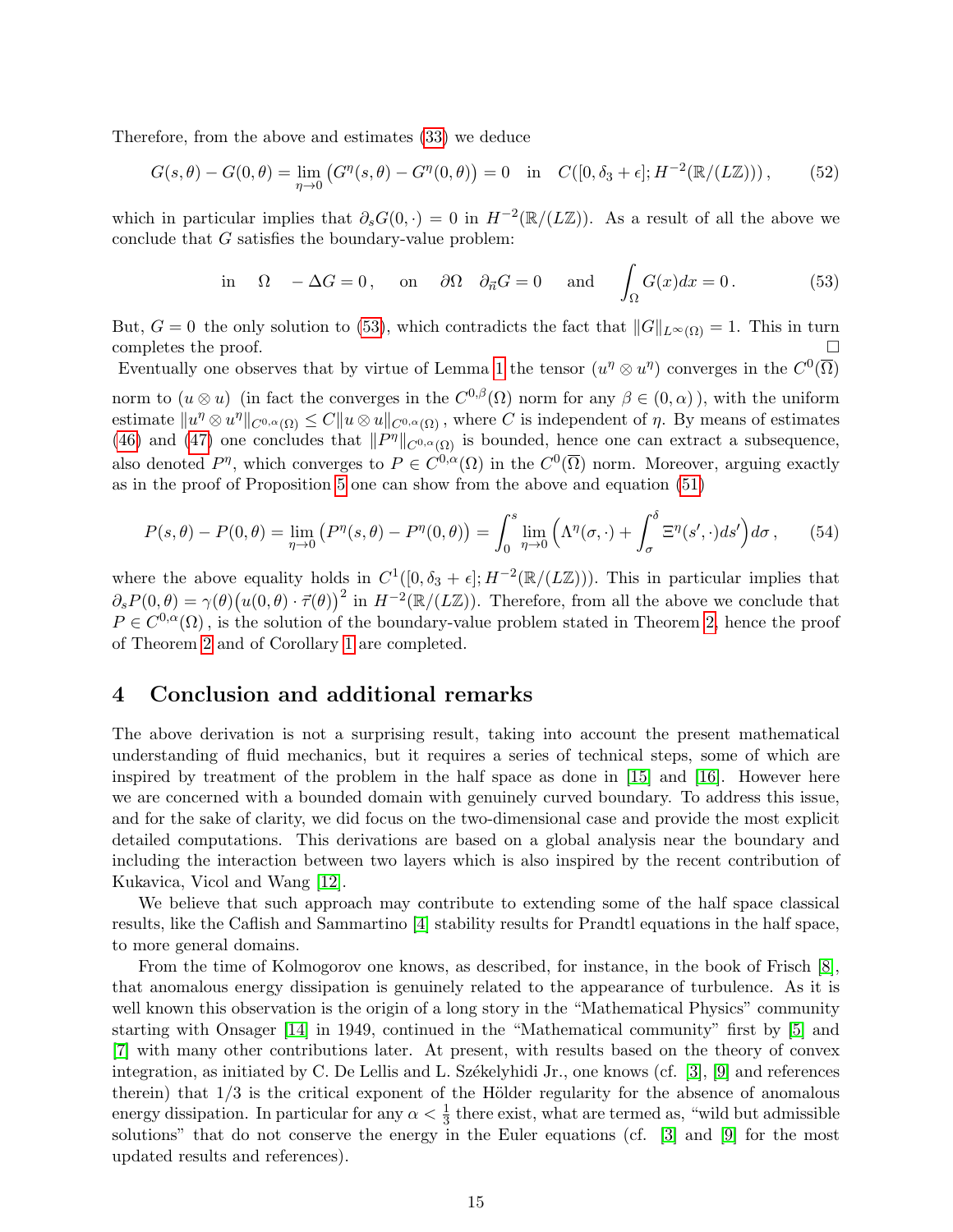According to physical observations the situation is much more complex in the presence of boundaries and boundary effects. Hence considering sufficient conditions for absence or anomalous dissipation of energy or loss of regularity (these aspects being closely related as shown in the basic article of Kato  $[10]$ ) became recently a subject of attention (cf. in particular  $[1]$ ,  $[2]$ ,  $[6]$ , [\[15\]](#page-16-2) and [\[16\]](#page-16-3).) As such we argue that the present article may bring some (most probably minor) contributions to the theory of turbulence.

This is in particular in full agreement with the fantastic vision of Uriel in turbulence. In his book [\[8\]](#page-15-2), Uriel recognizes the importance of boundary effect in fluid mechanics, very well illustrated with figures  $(1.4)$  and  $(1.11)$  in [\[8\]](#page-15-2). In particular, figure  $(1.11)$  deals with homogenous turbulence, but such turbulent flow is generated by the boundary effects of the grid. Hence Uriel has also contributed, and subscribed, to the idea that turbulence, anomalous energy dissipation and boundary effects are really closely related. Therefore we are honored and very happy with the opportunity to contribute to a special volume devoted to Uriel with this article as a token of recognition for his friendship and generous contribution to the scientific community. We hope that the result presented may find its place in this volume devoted to turbulence.

# 5 Acknowledgements

We would like to add our warmest thanks to the two anonymous reviewers for their interest careful, reading and positive comments for this contribution.

### References

- <span id="page-15-0"></span>[1] C. Bardos and E.S. Titi, Onsager's conjecture for the incompressible Euler equations in bounded domains. Arch. Ration. Mech. Anal. 228(1) (2018), 197–207.
- <span id="page-15-8"></span>[2] C. Bardos, E. Titi, and E. Wiedemann, Onsager's conjecture with physical boundaries and an application to the vanishing viscosity limit. Comm. Math. Phys.  $370(1)$  (2019), 291–310.
- <span id="page-15-5"></span>[3] T. Buckmaster, C. de Lellis, L. Székelyhidi Jr. and V. Vicol, Onsager's conjecture for admissible weak solutions. Comm. Pure Appl. Math.  $72(2)$  (2019), 229–274.
- <span id="page-15-1"></span>[4] M. Sammartino and R. Caflisch, Zero viscosity limit for analytic solutions of the Navier-Stokes equation on a half-space. II. Construction of the Navier-Stokes solution. Comm. Math. Phys. 192(2) (1998), 463–491.
- <span id="page-15-3"></span>[5] P. Constantin, W. E, and E.S. Titi, Onsager's Conjecture on the energy conservation for solutions of Euler's equation, Comm. Math. Phys. 165 (1994), 207–209.
- <span id="page-15-9"></span>[6] T. Drivas and H.Q. Nguyen, Remarks on the emergence of weak Euler solutions in the vanishing viscosity limit. J. Nonlinear Sci. 29(2) (2019), 709–721.
- <span id="page-15-4"></span>[7] G.L. Eyink, Energy dissipation without viscosity in ideal hydrodynamics, I. Fourier analysis and local energy transfer, *Phys. D*, **78(3-4)**, (1994), 222–240.
- <span id="page-15-2"></span>[8] U. Frisch, The Legacy of A.N. Kolmogorov. Cambridge University Press, Cambridge, 1995.
- <span id="page-15-6"></span>[9] P. Isett, A proof of Onsager's conjecture, Ann. of Math.  $188(3)$  (2018), 1–93.
- <span id="page-15-7"></span>[10] T. Kato, Remarks on zero viscosity limit for nonstationary Navier-Stokes flows with woundary, Seminar on Nonlinear Partial Differential Equations (Berkeley, Calif., 1983), Math. Sci. Res. Inst. Publ., Vol. 2, Springer, New York, 1984, pp. 85–98.